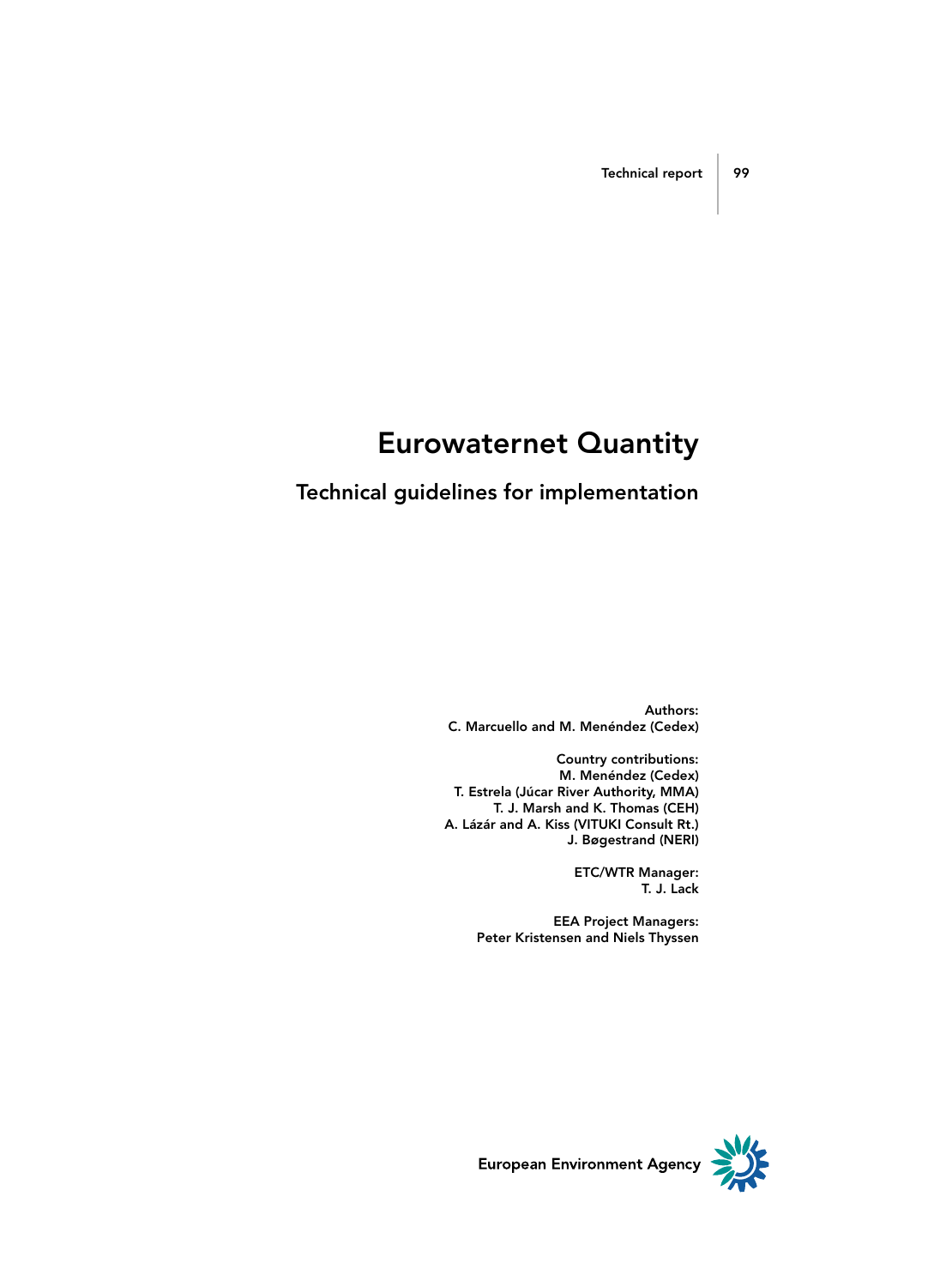Layout: Brandenborg a/s

#### Legal notice

The contents of this report do not necessarily reflect the official opinion of the European Commission or other European Communities institutions. Neither the European Environment Agency nor any person or company acting on behalf of the Agency is responsible for the use that may be made of the information contained in this report.

A great deal of additional information on the European Union is available on the Internet. It can be accessed through the Europa server (http://europa.eu.int)

©EEA, Copenhagen, 2003

Reproduction is authorised provided the source is acknowledged.

ISBN: 92-9167-627-6

European Environment Agency Kongens Nytorv 6 DK-1050 Copenhagen K Tel. (45) 33 36 71 00 Fax (45) 33 36 71 99 E-mail: eea@eea.eu.int Internet: http://www.eea.eu.int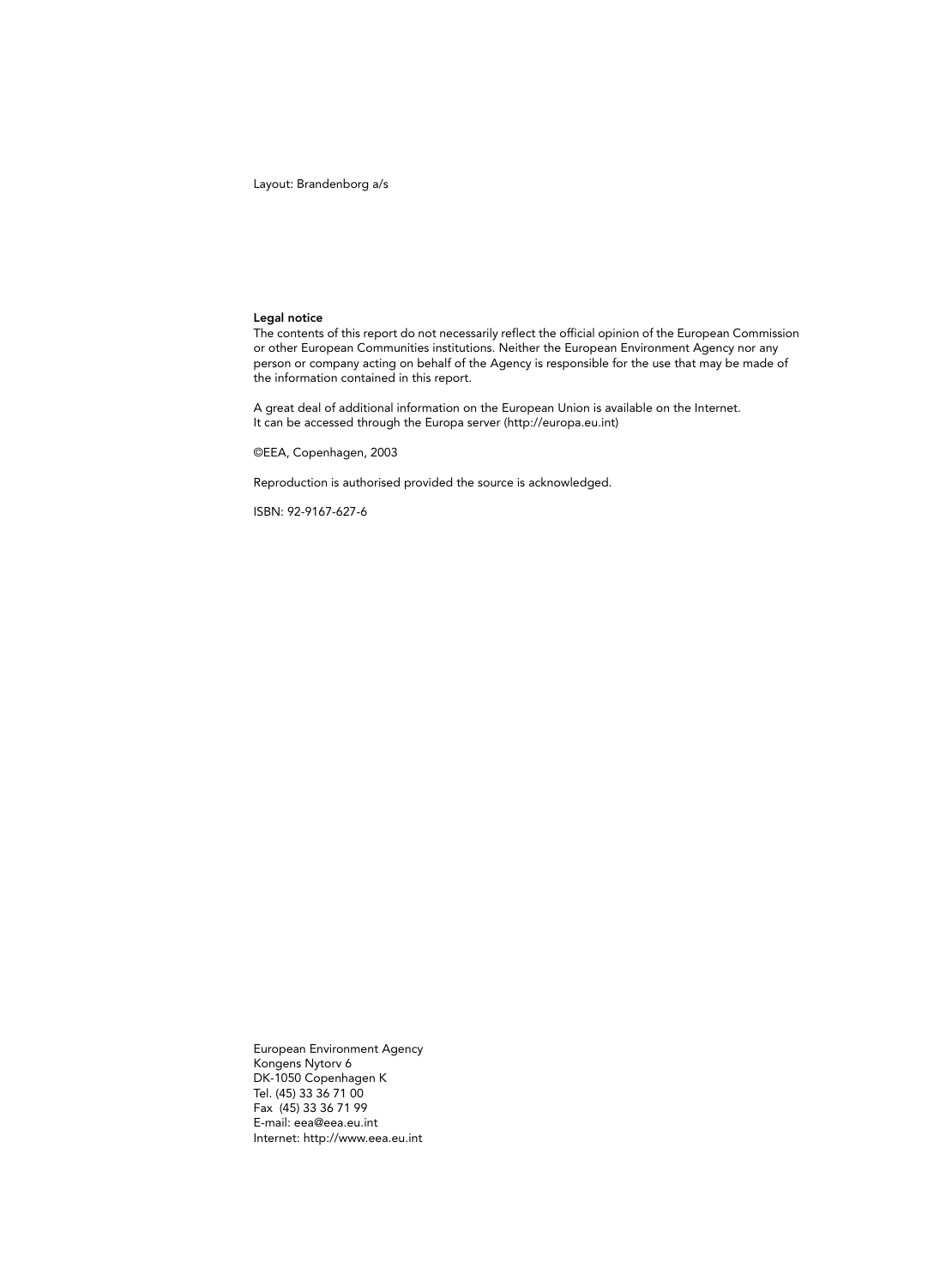## **Contents**

|    |                                                                                                                                                                                                                                                                                                          | 4                                |
|----|----------------------------------------------------------------------------------------------------------------------------------------------------------------------------------------------------------------------------------------------------------------------------------------------------------|----------------------------------|
| 1. |                                                                                                                                                                                                                                                                                                          | 5                                |
| 2. |                                                                                                                                                                                                                                                                                                          | 6                                |
| 3. | Existing climatological and hydrological networks at European level:<br>the added value of Eurowaternet Quantity                                                                                                                                                                                         | $\overline{\mathbf{z}}$          |
| 4. | The relationship between Eurowaternet Quantity and the water framework                                                                                                                                                                                                                                   | 14                               |
| 5. | The relationship between Eurowaternet Quantity and Eurostat                                                                                                                                                                                                                                              | 16                               |
| 6. | Questions to be answered by Eurowaternet Quantity and related indicators                                                                                                                                                                                                                                 | 17                               |
| 7. | 7.1. Definition of the measured variables and their relationships<br>7.2. The components of Eurowaternet Quantity and related indicators<br>7.3. The computation of freshwater resources<br>7.4. The networks and types of stations<br>7.5. Station selection - basic procedure and ETC support provided | 18<br>18<br>19<br>20<br>22<br>22 |
| 8. |                                                                                                                                                                                                                                                                                                          | 24                               |
| 9. |                                                                                                                                                                                                                                                                                                          | 25                               |
|    |                                                                                                                                                                                                                                                                                                          | 26                               |
|    |                                                                                                                                                                                                                                                                                                          | 27                               |
|    | 12. Testing of Eurowaternet quantity concepts and procedures through                                                                                                                                                                                                                                     | 29                               |
|    |                                                                                                                                                                                                                                                                                                          | 30                               |

The country contributions (pilot tests) are published separately on the ETC Water web page, URL: http://eea.eionet.eu.int:8980/Members/irc/eionet-circle/water/ library?l=/eurowaternet\_guidelines&vm=detailed&sb=Title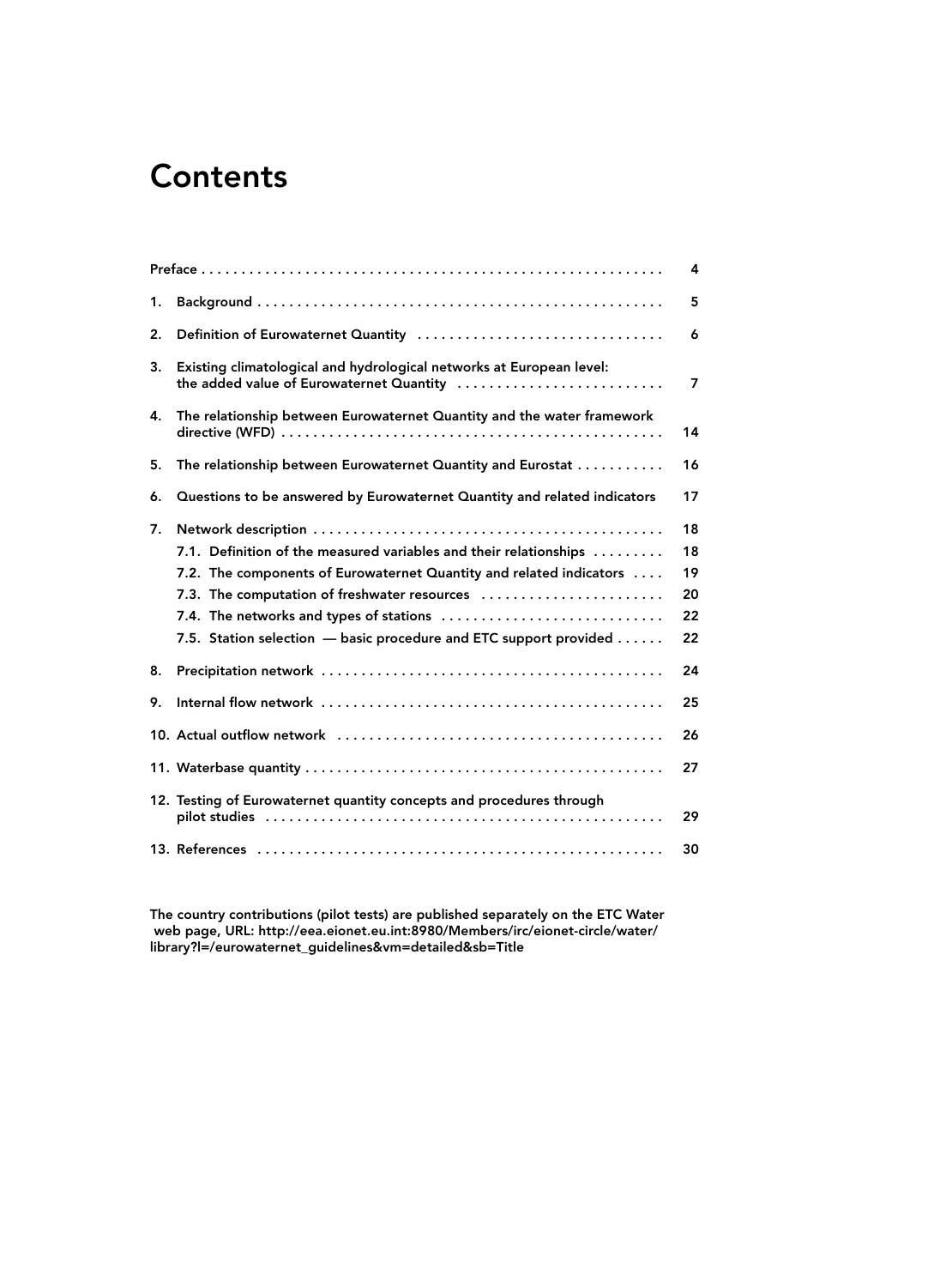## Preface

The European Environment Agency (EEA) aims to support sustainable development and to help achieve significant and measurable improvement in Europe's environment, through the provision of timely, targeted, relevant and reliable information to policymaking agents and the public.

The two main objectives of EEA in carrying out this mandate are:

- to assist the Community and EEA member countries to identify, frame, prepare and implement sound and effective environmental policy measures and legislation, and to monitor, evaluate and assess actual and expected progress in the implementation and results of such measures;
- to establish and coordinate the European environment information and observation network (Eionet) based on an information infrastructure for collection, analysis, assessment and management of data shared with European Commission services, EEA member countries and international organisations, agreements and conventions (EEA, 2002a).

The products developed by the EEA are based on trend analyses in 'State of the environment' reports, monitoring progress under separate EU legislation and international conventions, and more recently the development of indicators to support reporting on progress with EU environmental policy, sectoral integration and, in the future, sustainable development. In particular, the EEA is moving towards an agreed core set of policy-relevant indicators to regularise its reporting activities over the

next five to 10 years. The core set of indicators should be based on Eionet priority data-flow process, which will be further extended to underpin the implementation of the core set (EEA, 2002b).

The European Topic Centre on Water (ETC/ WTR) has designed and tested an information and monitoring network, called Eurowaternet. This network aims to provide the European Environment Agency with information that it needs to meet the requirements of its customers including the European Commission, other policy makers, national regulatory bodies and the general public. Information is required on:

- the status and trends assessments of Europe's water resources, quality and quantity; and
- how the state relates and responds to pressures on the environment (cause-effect relationships).

Eurowaternet Quantity is one component of Eurowaternet. It has been designed with the aim of filling the gaps in the water quantity aspects within the Eionet data-flow process and to provide the EEA with comparable and reliable information on the quantitative aspects of freshwater resources. The data arising through Eurowaternet are used to compile indicator fact sheets upon which the EEA reports are based, and fact sheet production will include the data provided by Eurowaternet Quantity. Eurowaternet is currently based on the monitoring networks that already exist in EEA member countries and makes no additional demands for new data gathering.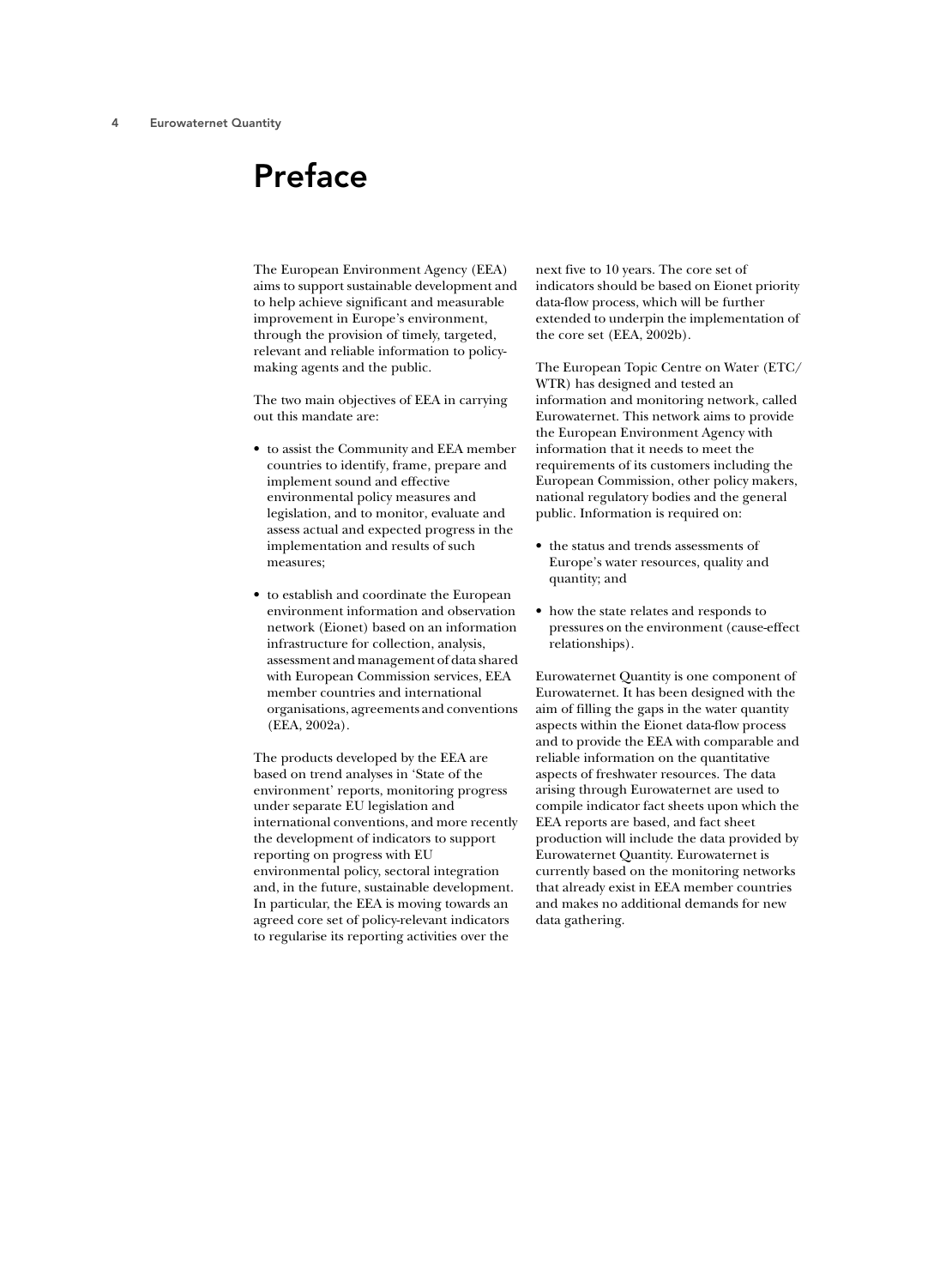## 1. Background

Much of the work developed by the EEA in relation to water quantity has been based on existing aggregated data from countries, and water quantity data from a particular country is often used without having detailed knowledge of the methodology used by the country which provided the data. Very often there are differences between the approaches used for the computation of water quantity in different countries, which make comparability a difficult task.

Sometimes the estimation of the river runoff internally generated in a basin or country is calculated assuming that a non-altered regime exists, that is, that which would exist in the absence of human modifications. In other cases, river runoff is computed as the difference between precipitation and evapotranspiration, based on the equation for the (long-term) water balance of a territory. Moreover, in both cases, the calculations are usually carried out with the aid of mathematical models and the differences in estimating river runoff by the two methods can be significant. An added uncertainty is the aggregation in space and time of the hydrological data.

Spatial aggregations depend on the number of stations used and the data quality of the measurements. Spatial precipitation is usually estimated from raingauges, but their number can vary from year to year, affecting particularly the estimations in higher altitudes. In addition, the spatial aggregations depend on the methods used for the interpolation of point data, which can vary from simple interpolation algorithms to more complex geostatistical techniques.

Thus, a systematic assessment of the quantity of the freshwater resources that are available for use, both now and under future conditions, would help to overcome those differences. Many of the aforementioned differences could be counterbalanced by a suitable technical evaluation of the data supplied. However, in spite of the different initiatives taken by institutions such as Unesco (with the International Hydrological Programme) or the World Meteorological Organisation (with the Operational Hydrological Programme), no organisation has yet carried out this function on a European scale. Eurostat has launched the

most recent initiative for compilation of methodologies and existing networks. The EEA's Eurowaternet Quantity proposed in this report, provides a methodology for station selection that guarantees comparable data on precipitation and river runoff across the EEA member countries.

For inland water quantity, there are two broad categories of monitoring networks:

- statutory and operational monitoring arising from national or international obligations or designed to provide information for the business and operational needs of the regulators, suppliers and users of water;
- surveillance monitoring designed to characterise and make assessments of the status of water resources, including physicochemical and ecological quality elements.

Though in practice there may be considerable overlap between these two categories of network at some sites, the classification is based on measurements taken to ensure legal compliance or efficient use of freshwater resources. In addition, the measurements help to inform policy making, assist planning decisions and increase basic knowledge.

The EEA requires information from a sound surveillance network, but this network should be flexible enough to be able to quantify pressures and impacts and to give answers to specific policy responses or mitigation measures. Eurowaternet Quantity has been designed to give this information.

Finally, the EEA has undertaken a major task involving the definition of a core set of water indicators, many of them developed from the comparable information provided from river, lake, groundwater, transitional, coastal and marine water monitoring stations included in Eurowaternet. Eurowaternet Quantity will provide the information related to freshwater resources and water availability across the EEA countries, with the main aim to fill the gap in the water quantity aspects within the Eionet data-flow process and to provide the EEA with comparable and reliable information on the quantitative aspects of freshwater resources.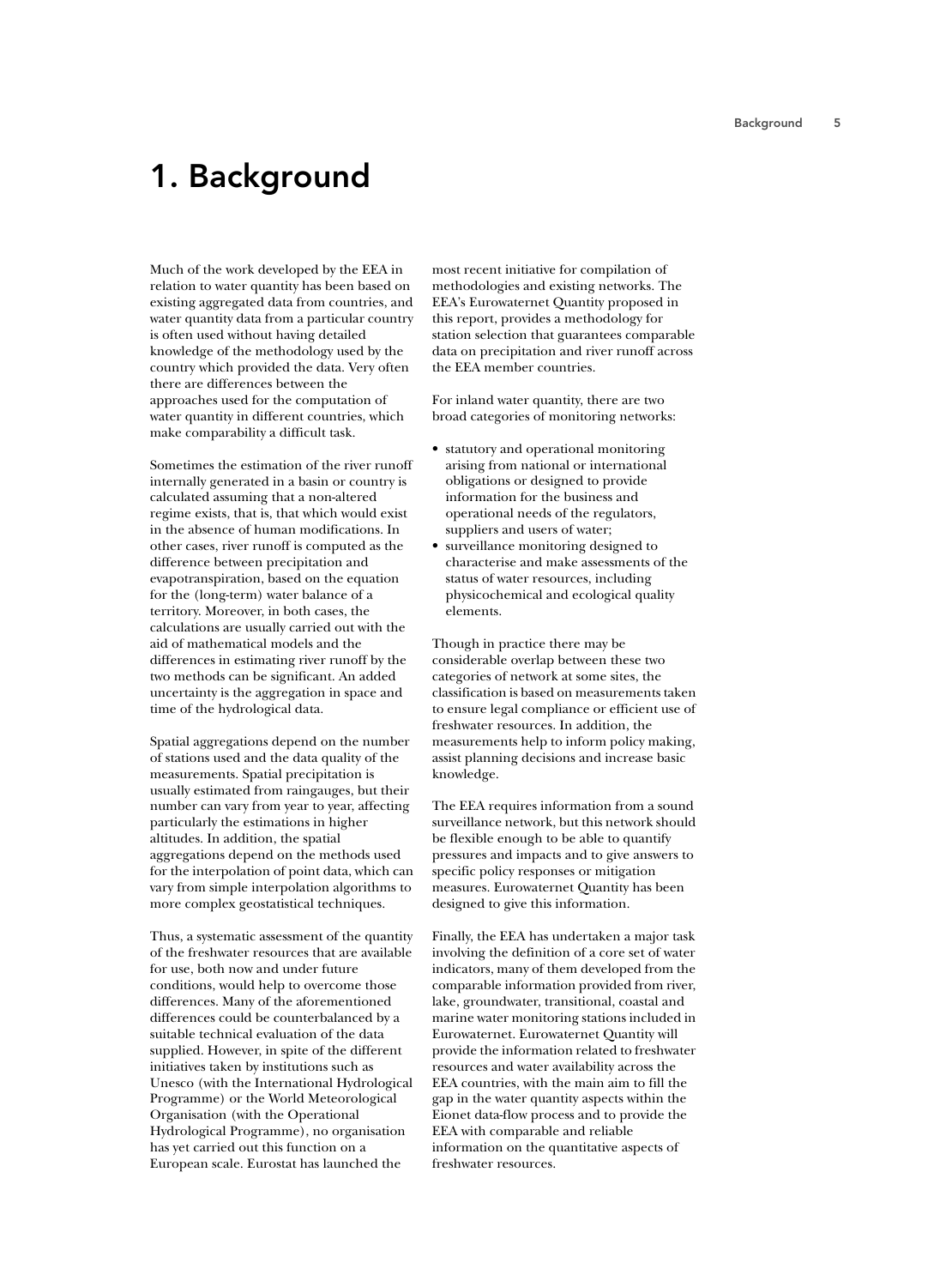## 2. Definition of Eurowaternet **Quantity**

Eurowaternet is the monitoring network from which the EEA obtains the information on water resources (quality and quantity) it needs to answer questions raised by its clients. Questions may relate to statements on general status (of rivers, lakes and ground waters, transitional, coastal and marine waters) or specific issues (such as water stress, nutrient status, hazardous substances and sustainable fisheries at a European level (EEA, 1998).

Hence Eurowaternet Quantity is the component of the network by which the EEA obtains information on water quantity and can answer questions on the general status of river runoff or specific issues (such as water stress (the balance between availability and use), identification of droughts and floods, and the effect of climate change on water resources).

The network is designed to give a representative assessment of the quantity of freshwater resources across the EEA region and within member countries. The use of the same criteria for selecting raingauges and gauging stations in countries will ensure that valid comparisons will be obtained when estimating the internal flow and precipitation inside a country.

Eurowaternet Quantity has three main components, based on a selection of raingauge and flow-gauging stations:

- precipitation;
- natural internal flow, which is based on discharges in undisturbed catchments;
- actual outflow, which is based on discharges at the mouth of the large or representative rivers.

Station selection is based on the existing networks in countries and helps to overcome the differences in freshwater resources estimation that arise from:

- the lack of one single definition for water quantity aspects;
- different ways of taking measurements;
- different methodologies for assessment;
- different spatial and time scales for interpolation;
- the use of information that has not been validated.

EEA member countries are asked to provide temporally aggregated data on precipitation and discharges from selected stations. It will also be useful if supportive information on gauging or raingauge sites and basin characteristics is provided. For the assessment of annual freshwater resources and precipitation, mean annual data will be requested. For the development of hydromorphological elements, such as the identification of river regimes, low and high flows, long-term trends in altered and nonaltered basins, some statistics should be provided. The statistics should be percentile or extreme values with a confidence of 90 % descriptive of annual variations of the river flow.

In conclusion, Eurowaternet Quantity is a network based on a common methodology for station selection from existing networks, where each type of station is selected for a particular goal and to answer specified policy questions. In these respects, it is quite different from European networks providing precipitation and river discharge data. To this end, several international networks have been established, mainly worldwide, in order to provide the scientific community and stakeholders with hydroclimatic data that is relevant and valuable to deepen the knowledge of the hydrological cycle and its implications for human development. The following section overviews the most important existing international climate and hydrological networks or databases and makes judgements about the suitability of the data for EEA purposes.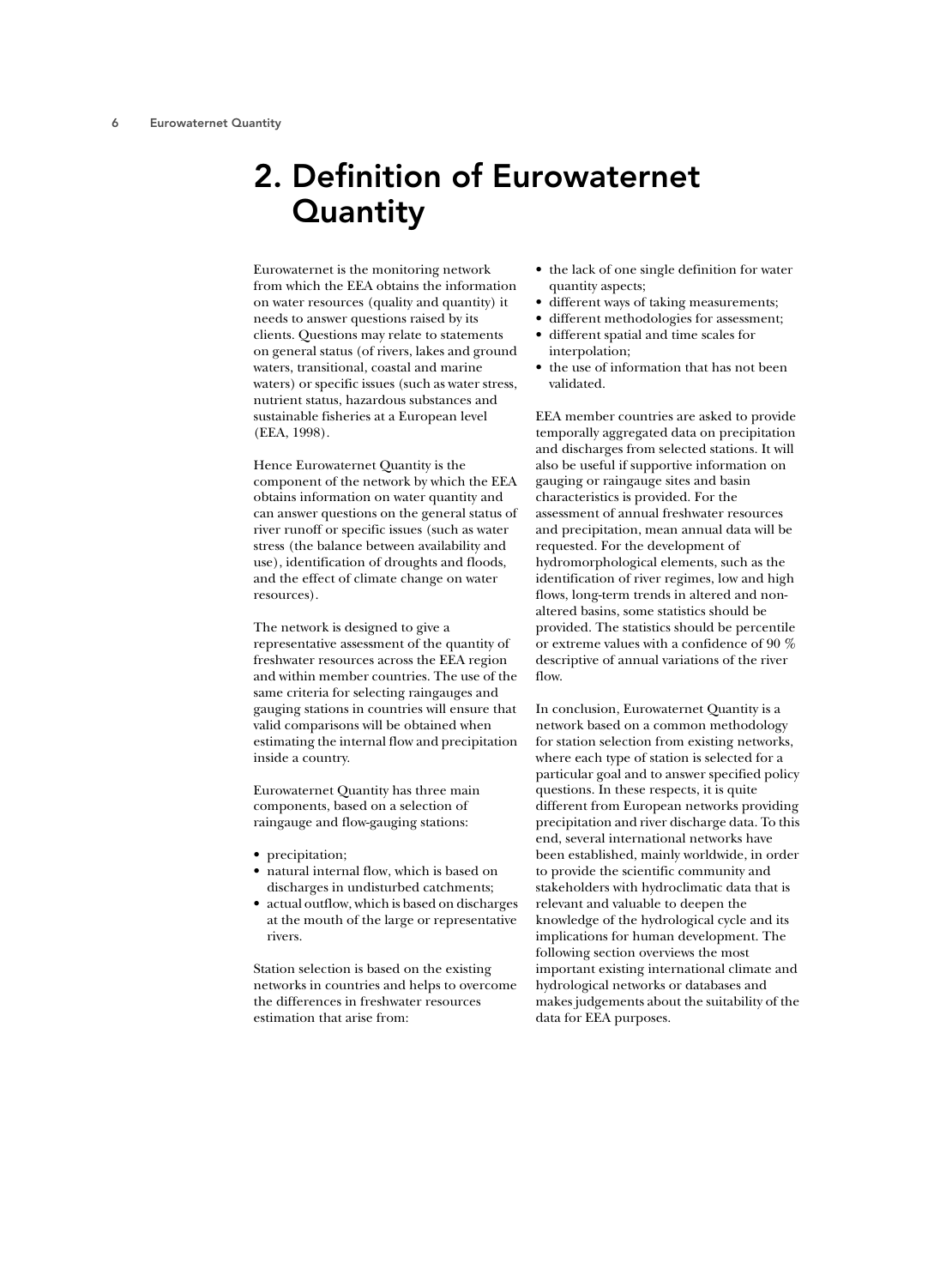## 3. Existing climatological and hydrological networks at European level: the added value of Eurowaternet Quantity

The World Meteorological Organisation (WMO) and the International Hydrological Programme (IHP) of Unesco are organisations that have established initiatives for hydro-climatological data collection worldwide. FAO/Aquastat and Eurostat also have data compilations on water resources from many countries. Despite both types of initiatives (that is, monitoring networks and compilations of synthesised data) having many advantages, they do not fully provide the information that the EEA requires for meeting its particular purposes.

### **Climate data (precipitation)**

Precipitation is observed at a large number of stations by the national meteorological services, as part of the climate variables recorded. A subset of those records is exchanged in compliance with international agreements. The WMO leads the most recognised network worldwide for climate. One of the most prominent activities that WMO has been undertaking under different programmes is the development of climate databases. Climate data are routinely published by WMO, in the *World weather records bulletins*, which contain monthly and annual means or totals for each year of a decade, and the corresponding decadal (10 year) averages of pressure, temperature and precipitation. The bulletins have been published in regional volumes since the 1920s, the latest being the five volumes for the decade 1981–90 published in 1999. The Global Precipitation Climatology Centre (GPCC), at the German National Meteorological Service (DWD), has produced these records since 1989.

To date, the GPCC has collected monthly precipitation data from about 40 000 stations worldwide from around 150 countries. The data collection of GPCC is primarily based on direct contacts. The delivery and processing of the large amount of data causes serious delays in the database updating and analysis (WMO, 2000b). The GPCC point data are

available in the annual bulletins. A total of 63 stations over 36 countries in Europe and the Middle East, i.e. WMO Regional Association VI, have reported data for the last annual regional bulletins (WMO, 1999 and WMO, 2000a). GPCC also provides gridded datasets as contributors to the Global Precipitation Climatology Project (Huffman et al., 1997), which was established in 1986 with the initial goal of providing mean monthly precipitation data on a 2.5º grid. The project currently has developed gridded products at 2.5º and 1.0º from point data as well as for combined point and satellite data, on a monthly and annual basis, up to February 2003. The image format for the mean interannual precipitation based on observed records is shown in Figure 3.1.

The Climatic Research Unit (CRU) and Tyndall Centre (TC) for Climate Change Research, of the University of East Anglia in UK, have compiled datasets of climatic variables, which include precipitation time series. This huge compilation has been developed through direct contacts with the national meteorological agencies and with additional information from WMO. The data were acquired through the free and unrestricted exchange of meteorological and related data, resulting in a total of 27 075 precipitation stations worldwide. The available products developed by CRU and TC are gridded datasets at 5º and 10' resolution. In particular, the TYN\_CY\_1.1 dataset is the spatial aggregation at country level of the climatic variables included in the CRU\_TS\_2.0 grids, which include monthly precipitation at 0.5º worldwide ranging from 1901 to 2000 (1) (Mitchell et al., 2002, Mitchell et al., in prep.).

The global climate observing system (GCOS) was established in 1992 to ensure that the observations and information needed to address climate-related issues are obtained and made available to all potential users. It is co-sponsored by the WMO, the

<sup>(1)</sup> The CRU\_TS\_1.2 have the precipitation datasets at 10' resolution for Europe.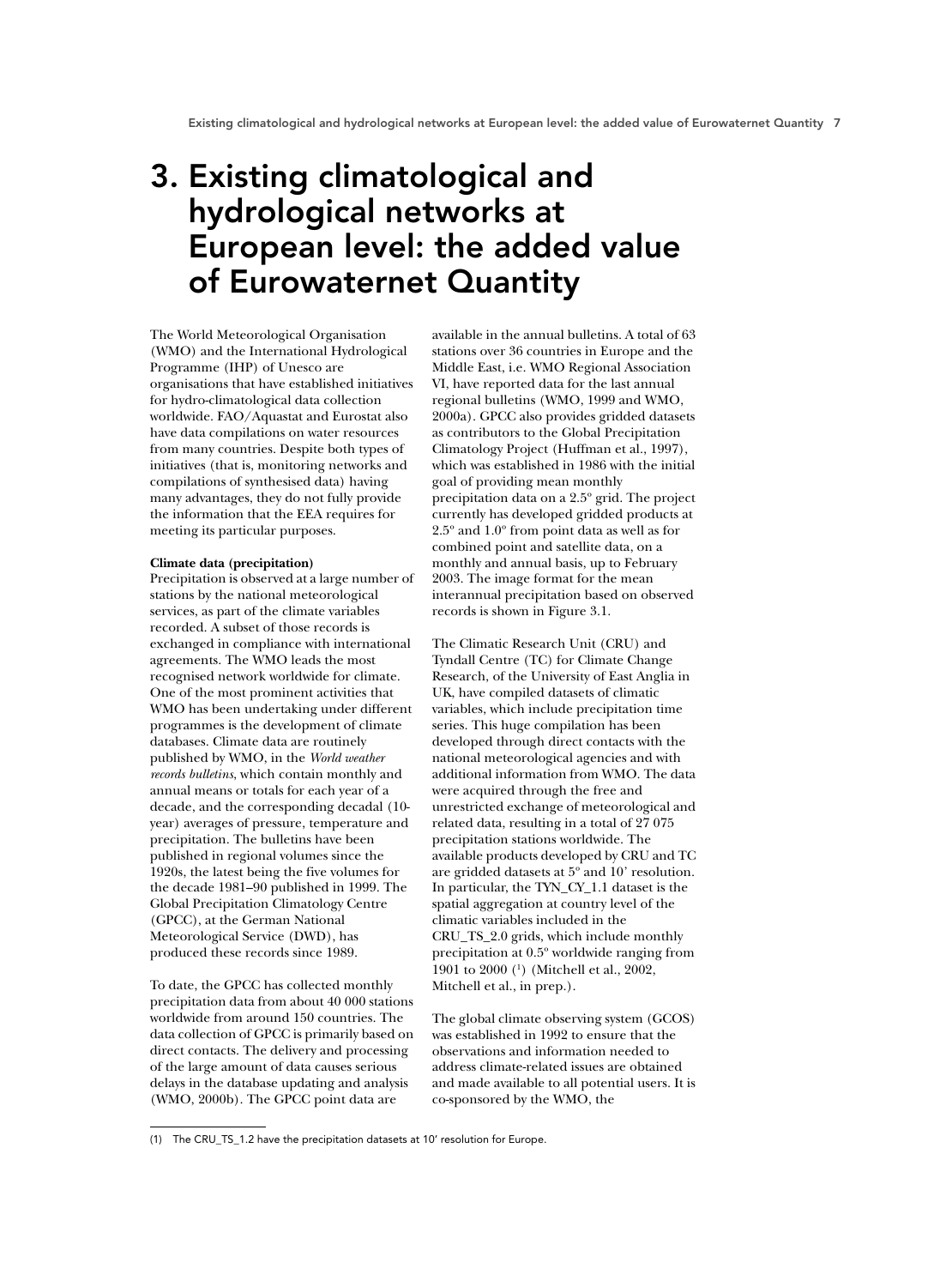Intergovernmental Oceanographic Commission (IOC) of Unesco, the United Nations Environment Programme (UNEP) and the International Council of Scientific Unions (ICSU). GCOS is intended to be a long-term, user-driven operational system capable of providing the comprehensive observations required for monitoring the climate system, for detecting and attributing climate change, for assessing the impacts of climate variability and change, and for supporting research toward improved understanding, modelling and prediction of the climate system. It addresses the total climate system including physical, chemical and biological properties, and atmospheric, oceanic, hydrologic, cryospheric and terrestrial processes. In response to requirements from the climatological community, the GCOS program developed the GCOS surface network (GSN) which consists of 989 meteorological surface reporting stations from 50 Member States of the WMO (NOAA, 2001). GSN stations are expected to disseminate the information they provide via the global telecommunication system of the WMO on a global scale. The list of GSN stations operated by WMO RA-VI countries consists of 122 high-quality climatological stations (Rösner et al., 2000). NOAA's National Climatic Data Center (NCDC) operates a climate database that currently contains GSN data from 387 stations worldwide, of which 36 are in the RA VI countries. The latest updates were of 1999 data.

In comparison to point data, gridded datasets are more easily accessible from public sites. At present, CRU gridded products may be freely used for non-commercial scientific and educational purposes, provided that the datasets are correctly referenced. On the contrary, CRU is not able to release the station data, but is able to provide information on the number of stations within a grid-box. As for the GPCC point data and the GSN point data in the NCDC database, the information they provide requires some downloading and processing time, either from the bulletins or from the database. The data is not very timely.

An additional drawback of the currently available products is the density of the network on which the grids have been developed and the spatial resolution of the interpolations. The GPCC products are at 1º resolution. This resolution is quite coarse, particularly when trying to identify high

precipitation at mountainous sites, which are neither reflected in the gridded result nor in the network. In contrast, Eurowaternet Quantity provides reasonably good resolution at all altitudes (Figure 3.2). The greatest effort in terms of spatial resolution has been carried out by CRU, which has developed 10' datasets, up to the year 2000, based on their own database. The number of stations included in GPCC or GSN is very low for making any aggregation at country level. The usefulness of this information is more directed towards surveillance of long-term trends in precipitation.

Each country that contributes climate information to a programme is responsible for the data quality of the provided information, in particular for the point data. Although there are procedures in place to develop common data quality protocols for precipitation, the type of quality control to which the data have been subjected varies from country to country. As regards the quality of gridded datasets, the metadata of the stations on which interpolations have been based should be reported to allow comparability checks.

Inside Europe, Eurostat compiles annual information on precipitation through the joint Eurostat/OECD questionnaire (JQ). The information that countries provide is the mean annual precipitation inside the country, which is available from the New Cronos database. Countries use their own methodology for estimating precipitation, but the database does not hold information on how the areal estimation has been done nor the number of stations used by each country. A new methodology has been recently adopted in agreement with the EEA and Eurostat in order to make data comparability easier (see Section 5 for more details).

Table 3.1 illustrates the differences of the results for mean annual precipitation in countries obtained from some of the mentioned international initiatives.

The added value of Eurowaternet Quantity is that it establishes an operational database derived from selected stations (raingauges), which allows estimating the mean areal precipitation in a particular area, that is, a country, according to a proposed, standardised methodology. Its widespread use will eliminate the variability seen in Table 3.1.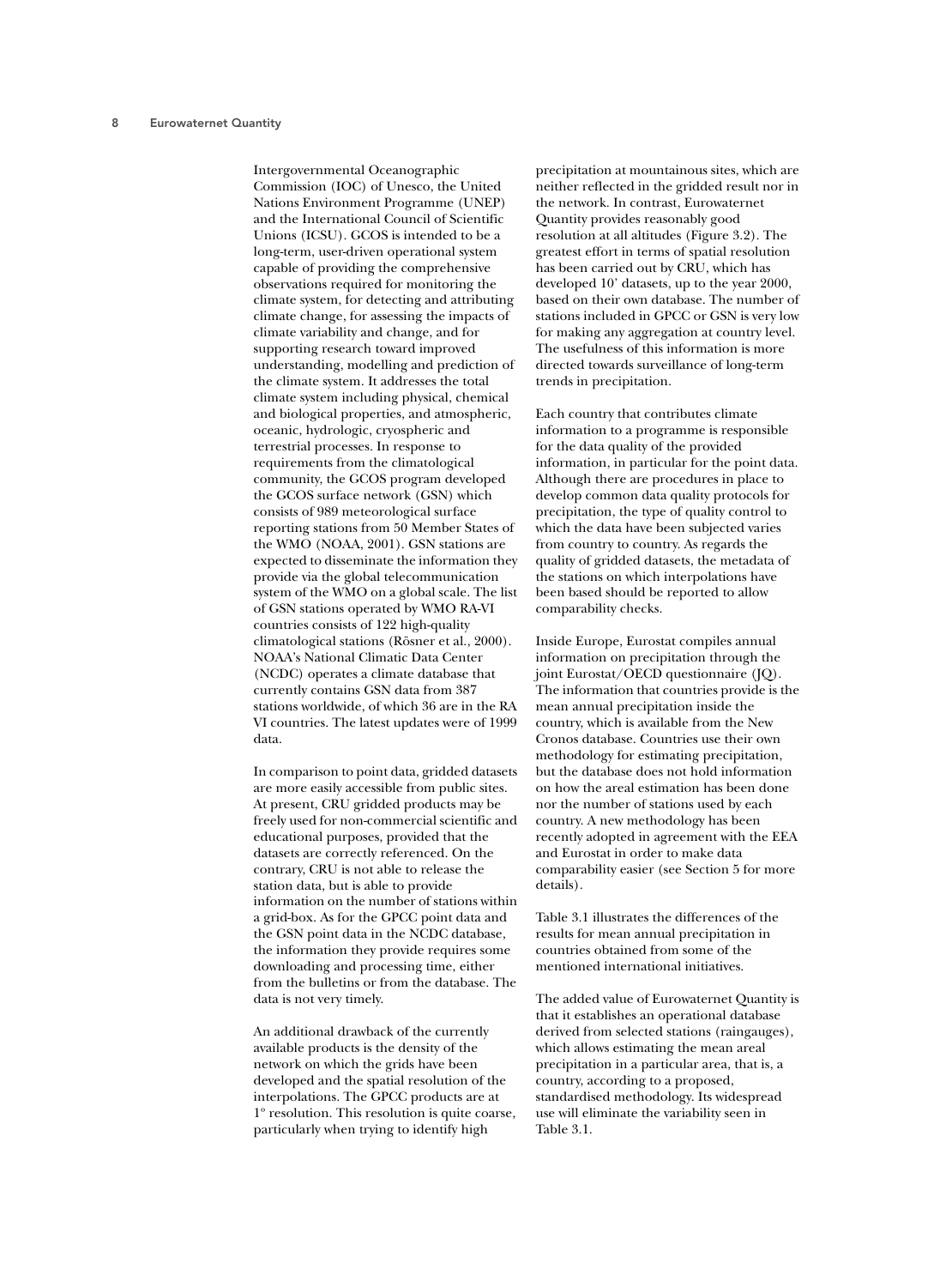Precipitation normals 61/90. Analysis 1º mean precipitation for calendar year in mm/month. year in mm/month.<br>Data source: GPCC Figure 3.1





### **Hydrological data (river discharges)**

The primary sources for hydrological data and information are the national hydrological services, which also provide data for contributing to international initiatives. The three most outstanding international hydrological networks are: the Global Runoff Data Centre (GRDC), the flow regime for international experimental and network data (Friend) and the world hydrological cycle observing system (Whycos). The GRDC and Whycos are supported by the WMO, whilst Friend is a Unesco/IHP initiative.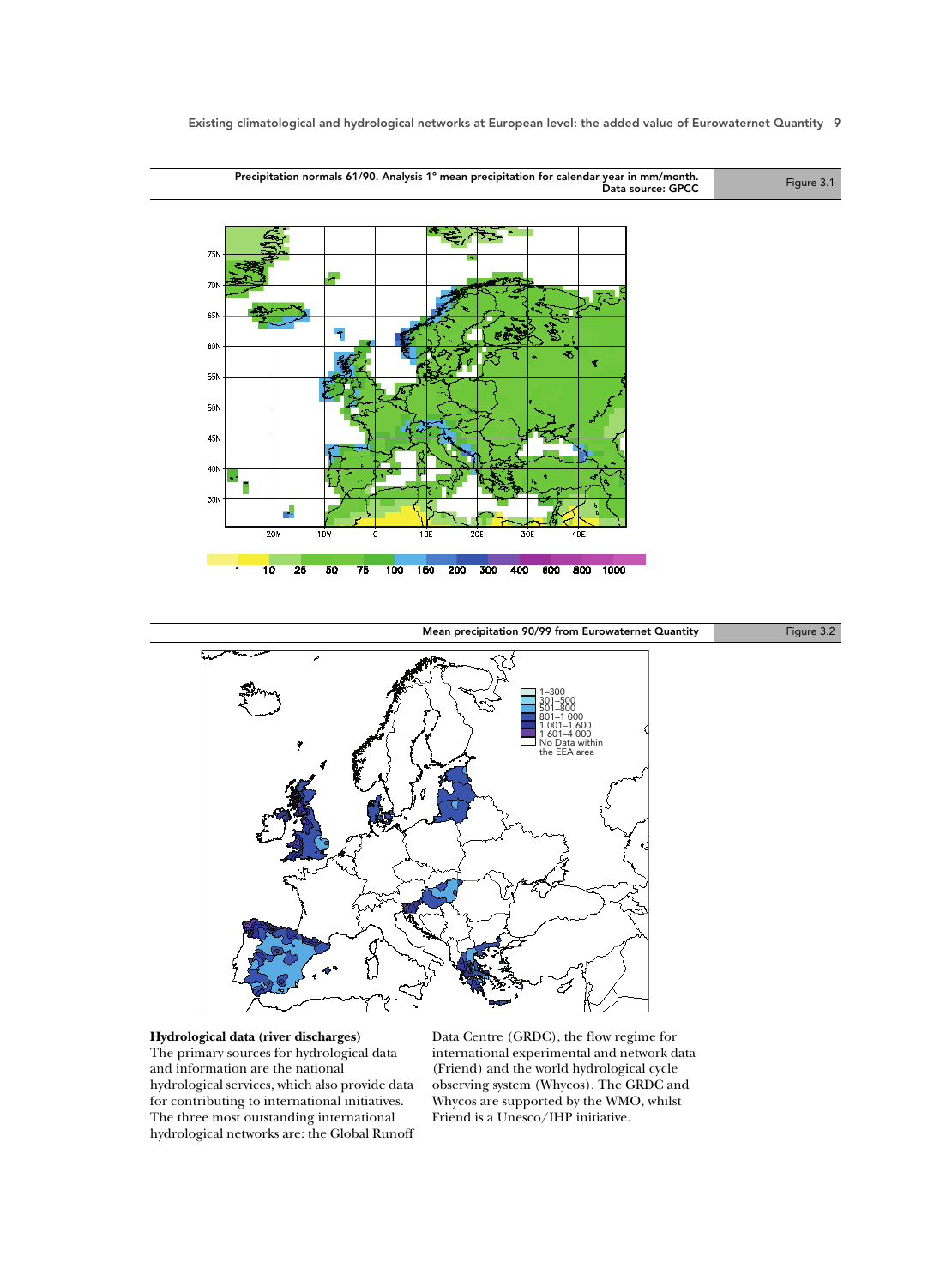### Table 3.1 Mean precipitation by country from various sources (mm/year)

| Country name       | <b>ISO Code</b>        | <b>TYN61 90</b> | GPCC61_90 | TYN70_99 | PEUROST70_99 | <b>EWNetPilot</b> |
|--------------------|------------------------|-----------------|-----------|----------|--------------|-------------------|
| Austria            | AT                     | 1 1 1 0         | 1 2 1 6   | 1 1 0 8  |              |                   |
| Belgium            | <b>BE</b>              | 847             | 756       | 838      | 871          |                   |
| Cyprus             | <b>CY</b>              | 498             |           | 478      | 316          |                   |
| Czech Republic     | <b>CZ</b>              | 677             | 635       | 665      | 691          |                   |
| Denmark            | <b>DK</b>              | 703             | 850       | 699      | 959          | 716               |
| Estonia            | <b>EE</b>              | 626             | 590       | 640      | 92           | 675               |
| Finland            | FI.                    | 536             | 684       | 542      | 4 6 4 5      |                   |
| France             | <b>FR</b>              | 867             | 924       | 870      | 918          |                   |
| Germany            | <b>DE</b>              | 700             | 708       | 692      | 786          | n.d.              |
| Greece             | GR                     | 652             | 308       | 633      |              | 841               |
| Hungary            | <b>HU</b>              | 589             | 454       | 588      | 648          | 623               |
| Iceland            | IS                     | 978             | 853       | 1 0 0 5  |              |                   |
| Ireland            | IE                     | 1 1 1 8         | 914       | 1 1 5 2  |              |                   |
| Italy              | $\mathsf{I}\mathsf{T}$ | 832             | 801       | 829      | 1 0 2 0      |                   |
| Latvia             | LV                     | 641             | 793       | 666      | 744          | 682               |
| Lithuania          | <b>LT</b>              | 656             | 601       | 675      | 589          | 671               |
| Luxembourg         | LU                     | 934             |           | 920      | 802          |                   |
| Malta              | MT                     | 383             |           | 387      | 641          |                   |
| <b>Netherlands</b> | <b>NL</b>              | 778             | 943       | 771      | 796          |                   |
| Norway             | <b>NO</b>              | 1 1 2 0         | 1 0 2 4   | 1 1 3 5  |              |                   |
| Poland             | PL                     | 600             | 626       | 599      | 658          |                   |
| Portugal           | PT                     | 855             | 1033      | 830      | 946          |                   |
| Romania            | <b>RO</b>              | 637             | 315       | 643      | 663          |                   |
| Slovakia           | <b>SK</b>              | 824             | 463       | 814      | 792          |                   |
| Slovenia           | SI.                    | 1 1 6 2         | 401       | 1 1 5 0  | 1 0 9 0      | 1 3 6 3           |
| Spain              | ES                     | 636             | 545       | 613      | 696          | 675               |
| Sweden             | <b>SE</b>              | 624             | 744       | 634      | 689          |                   |
| Switzerland        | <b>CH</b>              | 1 5 3 7         | 1855      | 1 5 4 7  | 1499         |                   |
| United Kingdom     | <b>GB</b>              | 1 2 2 0         | 1079      | 1 2 4 6  | 1 2 0 1      | 1 1 2 3           |

TYN61\_90 and TYN70\_99: Mean annual precipitation from the TYN\_CY\_1.1 dataset (Mitchell et al., 2002) for the period 1961-1990 and 1970-1999 respectively.

GPCC61\_90: GPCC aggregation for countries for the period 1961–90.

PEUROS70\_99: Mean precipitation from Eurostat for the period 1970–99.

EWNetPilot: Result of applying the methodology proposed in Eurowaternet Quantity pilot testing studies. n.d. indicates no data delivered for precipitation network testing but only for internal flow network testing.

The Friend project was initiated in 1985 in Europe within IHP-III on the premise that improvements could be made if hydrologists were to exchange data and experiences with their counterparts in neighbouring countries. To date, two out of the eight regional Friend projects have been established in Europe, that is, northern Europe and the Alpine and Mediterranean region (AMHY). The scientific aspects of the Friend project include studies into: low flows, floods, variability of regimes, rainfall/runoff modelling, processes of stream-flow generation, sediment transport, snow and glacier melt and climate and land-use impacts (Unesco, 2001). The northern European Friend project was started in 1985

and the completion of its first phase in 1989 led to the establishment of the European water archive (EWA). The EWA comprises two distinct elements: a relational database management system based on Oracle, which stores time series of river flow data, catchment characteristics and derived flow statistics; and a geographical information system, which stores spatially referenced data as ArcInfo coverages. For regional analysis, both time series and spatial data elements are routinely used in conjunction with each other (CEH, 2002). EWA holds a total number of 5 248 stations of 29 countries, with an average length of 30 years. The last update was in 1999. EWA is located at the Centre for Ecology and Hydrology in UK and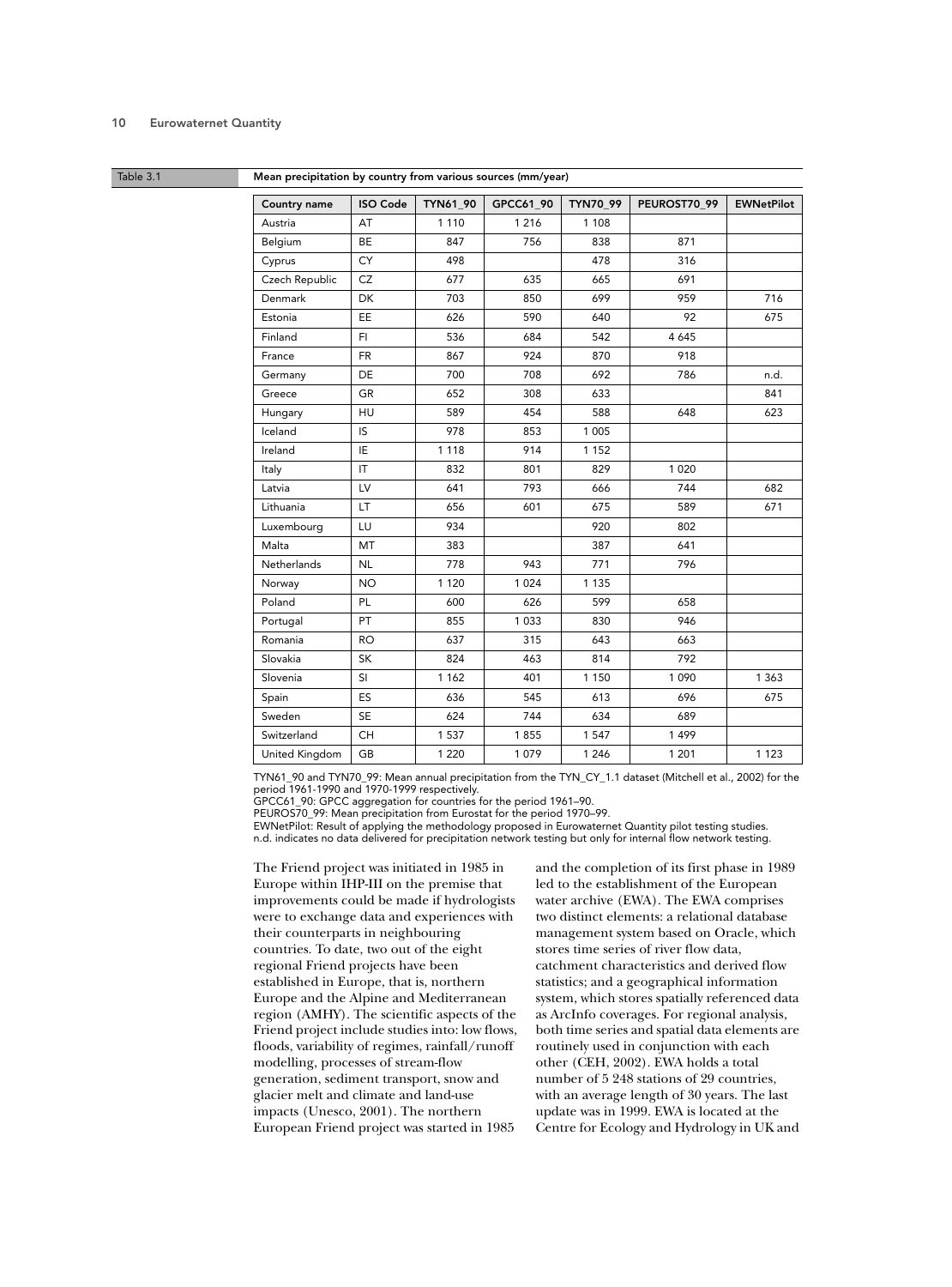its data is subject to the UK Natural Environment Research Council (NERC) data policy. EWA had a considerable expansion, after the first Friend report in 1997, following the completion of two projects. The first was the establishment of a European Data Centre for the NIS countries in St Petersburg, and the second was the EU ARIDE (assessment of the regional impact of droughts in Europe) project. At present, it seems that the archive needs additional support in order to be updated.

The GRDC collects and maintains a river discharge dataset worldwide. The database has been operated by the Federal Institute of Hydrology in Koblenz, Germany, since 1988. Countries submit daily and monthly river discharges at gauging stations with additional information on the catchment properties. The guiding criteria for including stations in the database are: stations at rivers representative of the hydrological regime, or are economically important in a region; stations having a large catchment area or large mean annual discharge; stations at undisturbed catchments and stations with long records. GRDC has developed a catalogue tool, which allows free access to users to look up the summary statistics of the stations, such as the number of stations in each region, the coordinates, the catchment area, the type of information provided, that is, monthly or daily, the percentage of missing values, the mean annual discharge, the year of start and last update of data. For example, in the EEA area plus Balkans, there are a total of 698 stations in 33 countries. Although the database is continuously updated, in the EEA countries plus Balkans the average for the start year of monthly discharges is 1955, and for the last is 1988, with a rate of 4 % of missing values. For daily data, the last year is 1993 on average, with a rate of 2 % of missing values. Data availability is subjected to the GRDC's data dissemination policy. The current situation is that data submission and thus database updating does not seem to be working on a timely basis.

Whycos is a WMO global programme that is structured into regional components. Its aim is to improve countries' capacity to supply reliable water-related data to resource planners, decision-makers, scientists and the general public. Of the European areas covered by Whycos, only the Mediterranean basin, that is, MED-HYCOS, has been implemented, while the Baltic, Black Sea and Danube basins are at different stages of development (Whycos, 2002). The major output of the MED-HYCOS project has been the development of the Mediterranean hydrological information system (MHIS), which includes information on the station location, hydrological regime, length of the time series, quality and quantity of the information available and information about water resources availability in countries. The database holds information on 94 stations, of which 87 belong to the EEA area plus Balkans, which are weekly or monthly updated, and the main areas of interest are the collection/transmission of (near) realtime data, technology transfer and Internetoriented outputs. A tool for Internet data retrieval and display has been developed, which allows free access to users to data in tabular, graphic and cartographic form, since it is provided with a basic GIS interface.

Both the Friend and GRDC databases contain data from small and undisturbed catchments. The monitoring of discharges at these non-altered basins allows the evaluation of natural hydrological conditions and helps to identify, detect and evaluate the effects of climate change, in contrast to the altered regimes of the largest basins. This type of station can form a reference network. According to the WMO's definition, a reference (climatological) station 'provides the data intended for the purpose of determining climatic trends. This requires long periods (not less than 30 years) of homogeneous records, where humaninfluenced environmental changes have been and/or are expected to remain at a minimum. Ideally the records should be of sufficient length to enable the identification of secular (over time) changes of climate'. Though this definition applies to climatological stations, it can also apply to streamflow monitoring. In order to have insight of the effects of climate change from reference hydrometric stations, they need to be operated for long periods over representative and widespread areas and provide accurate data according to established data quality indexes. Eurowaternet Quantity provides the basis for the establishment and operation of a reference-type hydrometric network that will be able to estimate internal flow in areas (countries) and evaluate trends in natural discharges.

Gridded runoff datasets often require the use of water balance models (WBMs) for their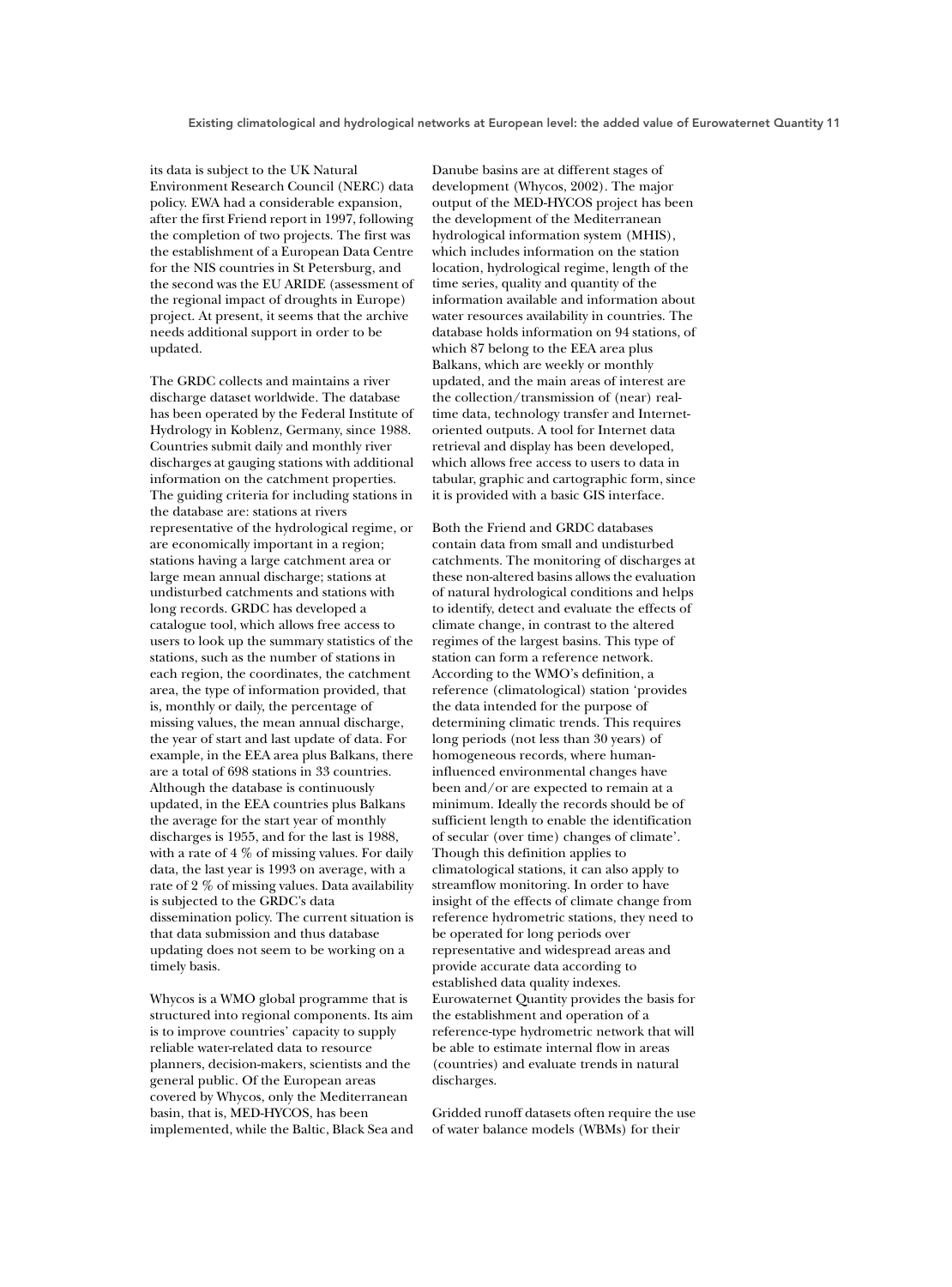Table 3.2 **Internal flow by country from various sources (Mm<sup>3</sup>/year)** 

| <b>COUNTRY</b>         | <b>ISO Code</b> | <b>UNH/GRDC</b> | FAO/Aquastat | Eurostat | <b>EWNPilot</b> |
|------------------------|-----------------|-----------------|--------------|----------|-----------------|
| Albania                | AL              | 24 102          | 26 900       |          |                 |
| Austria                | AT              | 50 849          | 55 000       | 55 000   |                 |
| Belgium                | <b>BE</b>       | 11 477          | 12 000       | 12 400   |                 |
| Bosnia and Herzegovina | BA              | 41 095          | 35 500       |          |                 |
| <b>Bulgaria</b>        | BG              | 22 390          | 21 000       |          |                 |
| Croatia                | <b>HR</b>       | 31 370          | 37 700       |          |                 |
| Denmark                | DK              | 20 505          | 6 0 0 0      | 6 1 1 5  | 11 980 (1)      |
| Estonia                | EE              | 31 4 24         | 12710        | 12 044   | n.d.            |
| Finland                | FI              | 179 564         | 107 000      | 107 000  |                 |
| France                 | <b>FR</b>       | 195 975         | 178 500      | 180 231  |                 |
| Germany                | DE              | 141 531         | 107 000      | 111 000  | 86 867          |
| Greece                 | GR              | 34 814          | 58 000       | 60 000   | n.d.            |
| Hungary                | HU              | 6 27 2          | 6 0 0 0      | 6 000    | 6045            |
| Iceland                | IS              | 132 044         | 170 000      | 170 000  |                 |
| Ireland                | IE              | 67822           | 49 000       | 49 000   |                 |
| Italy                  | IT              | 144 606         | 182 500      | 167 000  |                 |
| Latvia                 | LV              | 25 930          | 16740        | 18 444   | 17 265          |
| Lithuania              | LT              | 24 204          | 15 560       | 15 5 10  | 15 669          |
| Luxembourg             | LU              | 680             | 13 000       | 905.1    |                 |
| <b>Netherlands</b>     | <b>NL</b>       | 8 9 7 7         | 11 000       | 8480     |                 |
| Norway                 | <b>NO</b>       | 414 684         | 382 000      | 358 671  |                 |
| Poland                 | <b>PL</b>       | 76 403          | 53 600       | 54 800   |                 |
| Portugal               | PT              | 37 497          | 38 000       | 38 593   |                 |
| Romania                | <b>RO</b>       | 38 287          | 42 300       | 39 415   |                 |
| Slovakia               | SK              | 18 940          | 12 600       | 13 0 74  |                 |
| Slovenia               | SI              | 23 283          | 18 670       | 7 4 0 6  | 16 2 26         |
| Spain                  | ES              | 114 285         | 111 200      | 111 133  | 105 184         |
| Sweden                 | <b>SE</b>       | 219 390         | 171 000      | 170 000  |                 |
| Switzerland            | <b>CH</b>       | 47 753          | 40 400       | 40 150   |                 |
| United Kingdom         | GB              | 181 346         | 145 000      | 157 886  | n.d.            |
| Yugoslavia             | YU              | 32 5 25         | 44 000       |          |                 |

( 1) Based on country data of 12 092 Mm3/year.

EWNetPilot: Result of applying the methodology proposed in this report.

n.d. indicates no data delivered for internal flow network testing but only for precipitation network testing.

development. WBMs need climate data such as precipitation, air temperature, vapour pressure, wind speed, etc. as inputs, and streamflow is used as a calibration or validation variable. The errors involved in observed precipitation and in river discharge measurement considerably limit the accuracy of the estimates based on climate variables (Fekete et al., 2000; WMO, 2000b). There are several models at a global scale that have developed runoff fields based on the USGS DEM at 30' resolution. Some recently published examples are the WGHM developed at Kassel University (Döll et al., 2003) and the UNH/GRDC composite runoff fields (Fekete et al., 2000). The GRDC has also published a raster-based model for

Europe at that same spatial resolution (GRDC, 2000).

The global terrestrial observing system (GTOS) was established in 1996 by FAO, ICSU, UNEP, Unesco and WMO. Its main activity is to help direct users towards sources of terrestrial data. GTOS, GCOS and the WMO hydrology and water resources programme are developing a global terrestrial network on hydrology (GTN-H), which should provide users with timely access to global hydrological data and metadata and promote and facilitate free and unrestricted exchange of data and products within the existing framework. However, it seems that there is only one component of this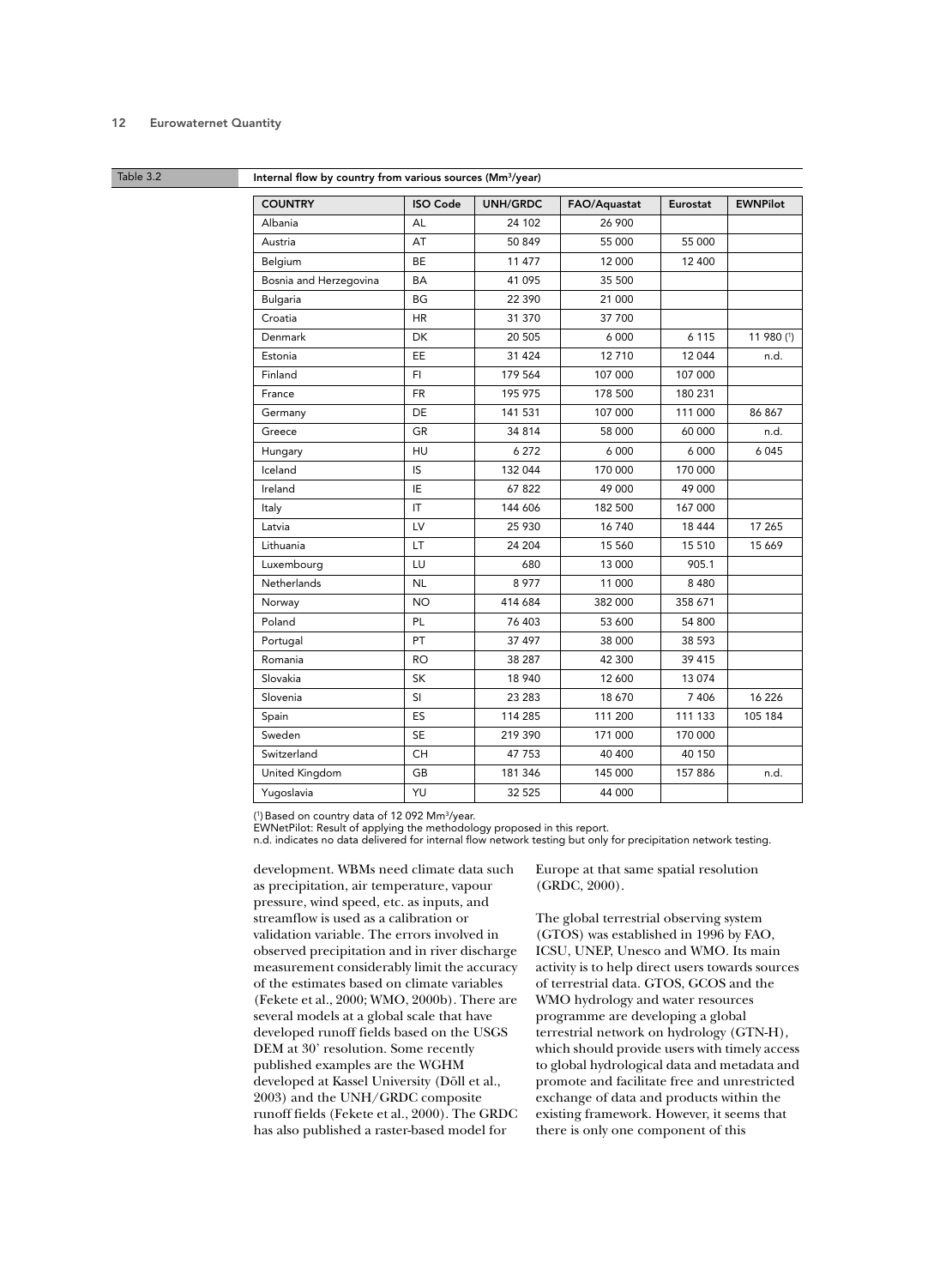developing network for river discharge — the GRDC.

FAO compiles worldwide data on total renewable resources by country, which are stored in the Aquastat information system on water and agriculture. The Aquastat programme has been in operation since 1993, with the main purpose to 'select systematically the most reliable information on water resources and water uses in countries and to make it available in a standard format to users …' (FAO, 2003). The data compilation follows a set of rules for carrying out a water balance at national scale, by taking account of the internal and external flow and the external groundwater. However, there is not a common methodology for the estimation of each component. Data are available in two online databases: the water and agricultural data

and the national institutions dealing with water and agriculture.

At the European level, Eurostat compiles annually the freshwater resources by country. The procedure is similar to that of FAO in the sense of using a set of rules for water balance in a country. In addition, a methodology has been adopted for countries to supply comparable information. Data are available through the New Cronos database. ETC Water, for the purposes of Eurowaternet Quantity has proposed to Eurostat a methodology for internal flow and actual outflow estimation in order to have better comparable information on water resources in Europe (see Section 5 for more details).

Table 3.2 illustrates the variability of the results for estimating the internal flow in countries obtained from some of the mentioned international initiatives.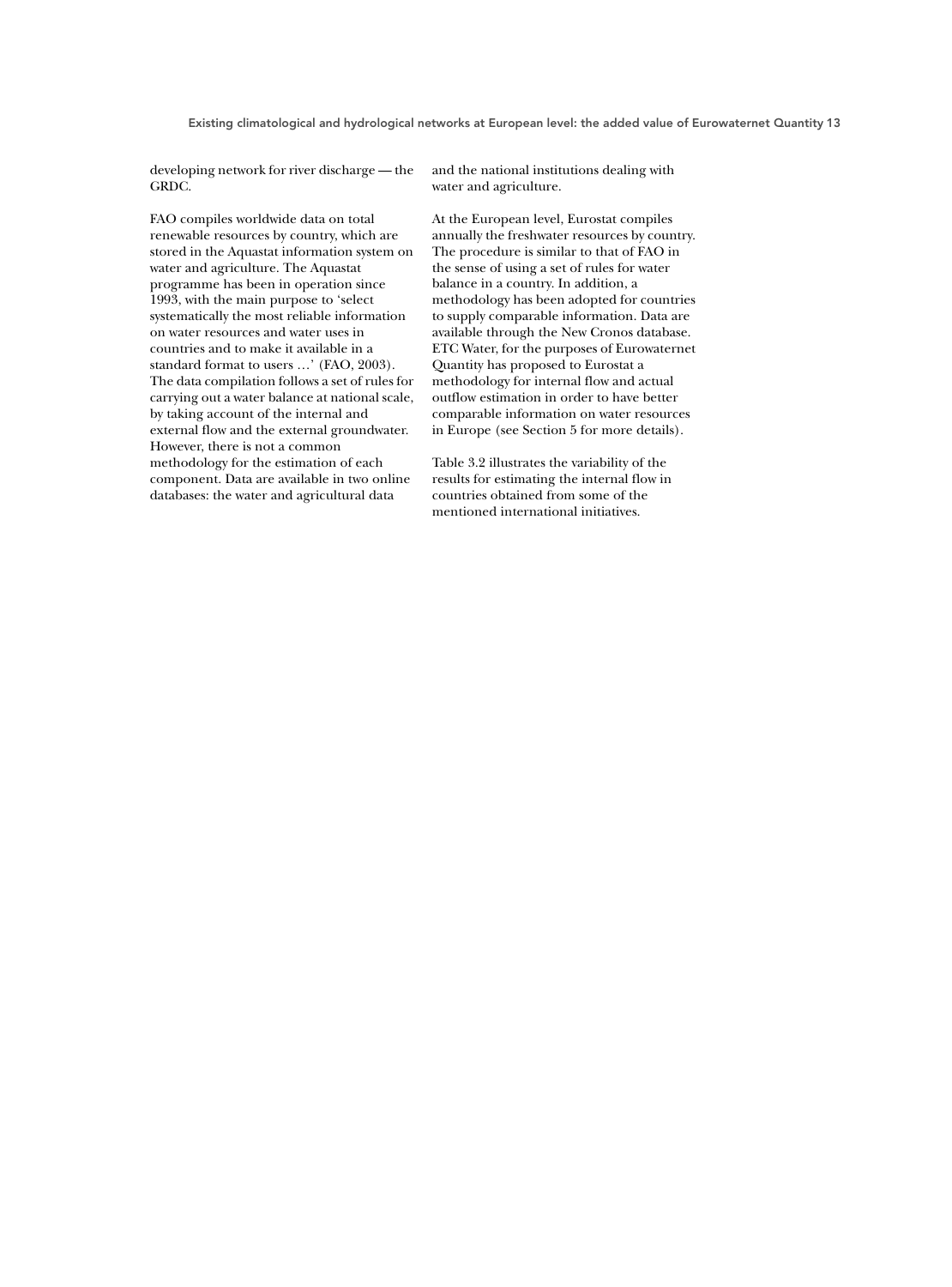## 4. The relationship between Eurowaternet Quantity and the water framework directive (WFD) (2)

The purpose of the WFD (EC, 2000) is to establish a framework for the protection of inland surface waters, transitional waters, coastal waters and groundwater, which, in relation to water quantity aspects, promotes sustainable water use based on the long-term protection of available water resources and contributes to mitigating the effects of floods and droughts.

Eurowaternet Quantity is designed to provide the information related to the availability of freshwater resources and to enable detection of extreme events by the analysis of the precipitation and discharge datasets.

According to the directive, Member States shall protect, enhance and restore all bodies of surface water with the aim of achieving good surface water status (good ecological potential and good surface water chemical status for artificial and heavily modified bodies of water). Good ecological status (potential) will be achieved by making operational programmes of measures. In order to make a classification of the status of water bodies, Member States shall ensure the establishment of programmes for the monitoring of water status within each basin.

According to Article 8, for surface waters, monitoring programmes shall cover: (i) the volume and water level or rate of flow to the extent relevant for ecological and chemical status and ecological potential, and (ii) the ecological and chemical status and ecological potential. For groundwaters, monitoring programmes shall cover monitoring of the chemical and quantitative status.

The directive specifies quality elements for the classification of ecological status that include hydromorphological elements supporting the biological elements and chemical and physicochemical elements supporting the biological elements.

The hydromorphological quality elements for rivers should be descriptive of their hydrological regime, continuity and morphological conditions. Those which are mandatory (Annex V) are: quantity and dynamics of water flow, connection to groundwater bodies, river continuity, river depth and width variation, structure and substrate of the river bed, structure of the riparian zone, current velocity and channel patterns.

Eurowaternet Quantity provides data of water flows and will help to provide information on dynamics, that is, by using data on water flows and supplementary information from the gauging stations. In addition, Eurowaternet Quantity will be able to supplement the information on pressures that are already available in Waterbase and therefore will help to make assessments of the status of rivers.

For surface water bodies, the directive requires that sufficient surface water bodies are required to be monitored in surveillance programmes to provide an assessment of the overall surface water status within each catchment and sub-catchment within the river basin district. Operational monitoring is to establish the status of those water bodies identified as being at risk of failing their environmental objectives, and to assess any changes in their status from the programmes of measures. For surveillance monitoring, parameters indicative of all the biological, hydromorphological and all general and specific physico-chemical quality elements are required to be monitored. For operational monitoring, the parameters used should be those indicative of the biological and hydromorphological quality elements most sensitive to the pressures to which the body is subject, and all priority substances discharged and other substances discharged in significant quantities. The directive requires that sufficient water bodies should be included in the surveillance monitoring

<sup>(2)</sup> The information related to the WFD monitoring programmes has been extracted from the monitoring guidance by CIS WG 2.7 (EC, 2003).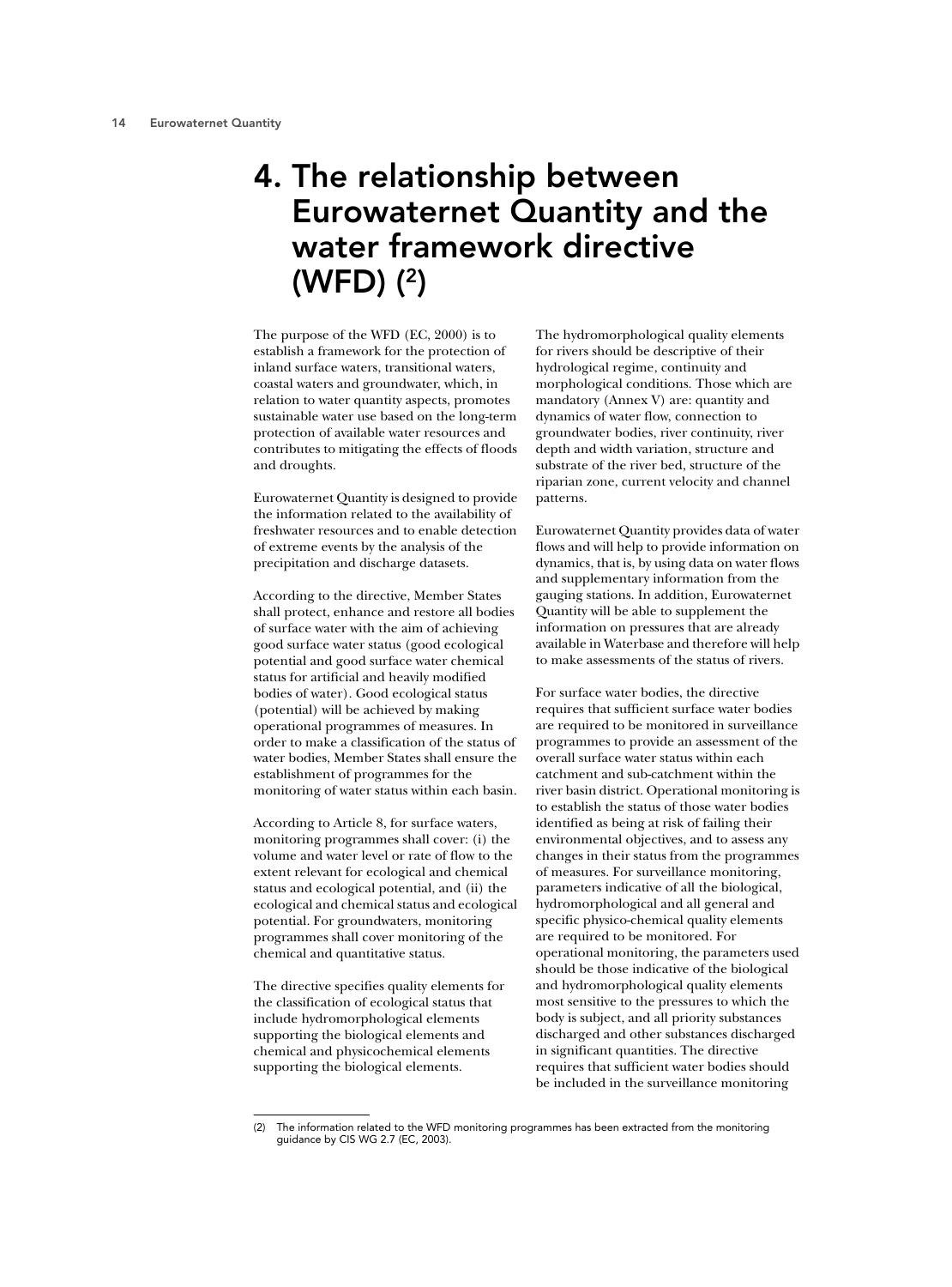programme to provide an assessment of the overall surface water status within each catchment and sub-catchment within the river basin district. Surveillance monitoring is also required to provide information on longterm natural changes and long-term changes resulting from widespread anthropogenic activity.

According to the types of monitoring of the directive and following what was said in Section 1, the data-flow established by Eurowaternet Quantity is closer to a surveillance-type monitoring network. Firstly, because it holds data on water outflows to the sea or to boundary countries, which includes the discharges of large rivers, and secondly, because it gives information on the changes resulting from widespread anthropogenic activity. According to the directive, surveillance monitoring should be carried out at points where the rate of water flow is significant or significant bodies of water cross a Member State boundary. Finally, Eurowaternet Quantity is designed to give information on natural resources based on a selection of gauging stations located in basins that are less altered by anthropogenic activity. One of the objectives of surveillance monitoring is the assessment of long-term changes in natural conditions, for which Eurowaternet Quantity will be able to provide such information.

The most significant difference between Eurowaternet Quantity and a surveillance-

type monitoring network in the sense of the directive is the number of parameters to be monitored. The directive requires that all hydromorphological parameters be monitored in surveillance monitoring, whilst Eurowaternet Quantity does not currently demand such comprehensive information.

Operational monitoring uses those parameters to be monitored in order to establish the ecological status of rivers. The approach of Eurowaternet Quantity to an operational-type monitoring network requires the collection of additional information, mainly based on river discharges at sites additional to those provided by the EEA countries through Eurowaternet Quantity. This additional information could be obtained from existing databases, and would be very useful supportive information to that from the main components of Eurowaternet Quantity. These datasets would also populate the database which would hold both the Eurowaternet Quantity data and the additional data and will provide the EEA with information to be used in the development of some specific indicators as required, for example, for climate change. In this sense, the cooperation with institutions such as WMO would add a great value to the network. The limitations of this mixed approach should also be taken into account when making the assessments, in particular as regards the data comparability which has been discussed in Section 3.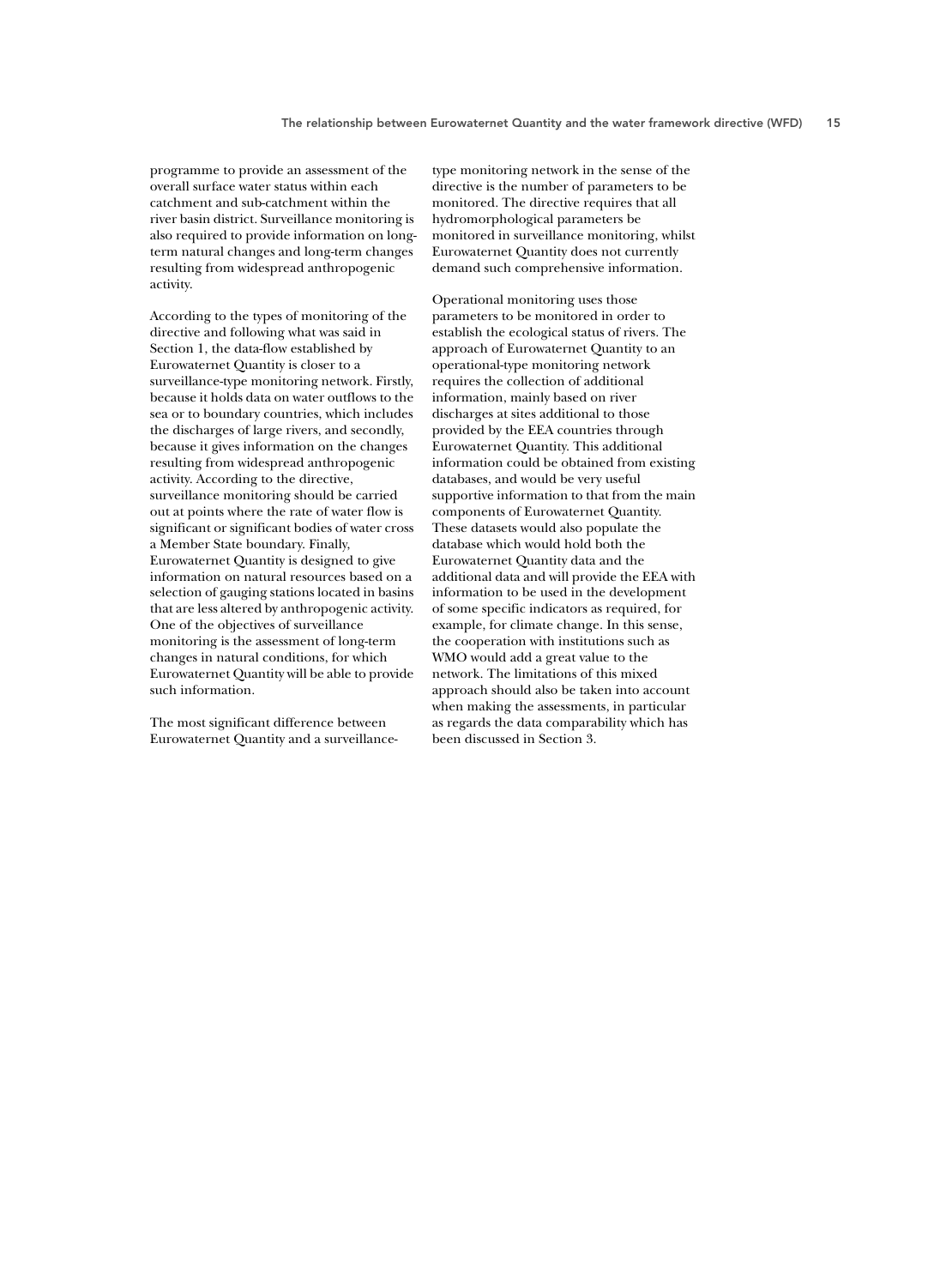## 5. The relationship between Eurowaternet Quantity and Eurostat

The Statistical Office of the European Commission (Eurostat) has the responsibility to provide the European Union with highquality statistical information. Eurostat's work programme on environment statistics includes a regular data collection on water statistics. Data are collected biannually through the inland water section of the joint Eurostat/OECD questionnaire (JQ) on the state of the environment, and in some cases supplemented by the reports on the state of the environment or national water statistics and other specialised publications.

Eurostat and OECD have undertaken a revision of the inland water section of the JQ to improve the data collection on water by improvement of the contents of the questionnaire, simplification of a number of tables, clarification of the variables requested, and harmonisation with related definitions of EU water directives.

In the context of this strategy, Eurostat is developing a manual for water data collection. Its main objective is to provide guidance, best practices and standards in collecting, estimating, compiling and analysing water data to be used as a tool for data-collection purposes. The aim is to have a comprehensive description of the terminology and methodology for water statistics including the different sectors involved in the water cycle from water abstractions to discharges (Eurostat, in prep.).

The freshwater resources section of the manual for water data collection develops a compilation of the methodologies that countries use to estimate and collect data on freshwater resources. In the first part of that section, a review of the existing raingauges and flow gauging networks in some countries has been fulfilled, jointly with the institutions that are responsible for the networking and those for the data-holding and validation.

The second part focuses on the different methods used for the estimation of freshwater resources. A review of several methodologies used based either on evapotranspiration measures, or on internal flow modelling or monitoring has been done. In this part, the different approaches used for freshwater resources assessments are highlighted, describing the lack of comparability between countries. Some other aspects of the freshwater resources assessments are approached, such as the estimation of low flows and recharge to aquifers. Finally, the third part is devoted to making recommendations for freshwater resources estimation. In this part, a methodology for computing the mean annual precipitation and the mean annual internal flow has been proposed and adopted. This is the identical methodology to be used by Eurowaternet Quantity in order to estimate the mean annual internal flow and precipitation in countries through the data provided by the selected raingauges and gauging stations of the network.

The adoption by Eurostat and the EEA of a common methodology for water resources estimation means that countries are able to use that methodology for precipitation, internal flow and actual outflow estimation which are required both by Eurostat and EEA/ETC. However, countries do not provide any information from individual stations used for that exercise to Eurostat who require only the nationally aggregated values. This makes Eurowaternet Quantity complementary to Eurostat since the EEA/ ETC will hold the time series, information at the station level, and the spatial values estimated by the adopted methodology. Eurostat will hold only the nationally aggregated values which, of course, will be identical to those held by EEA/ETC. Indeed, there could be agreement as part of the effort on streamlining for EEA/ETC to pass those aggregated values to Eurostat/OECD.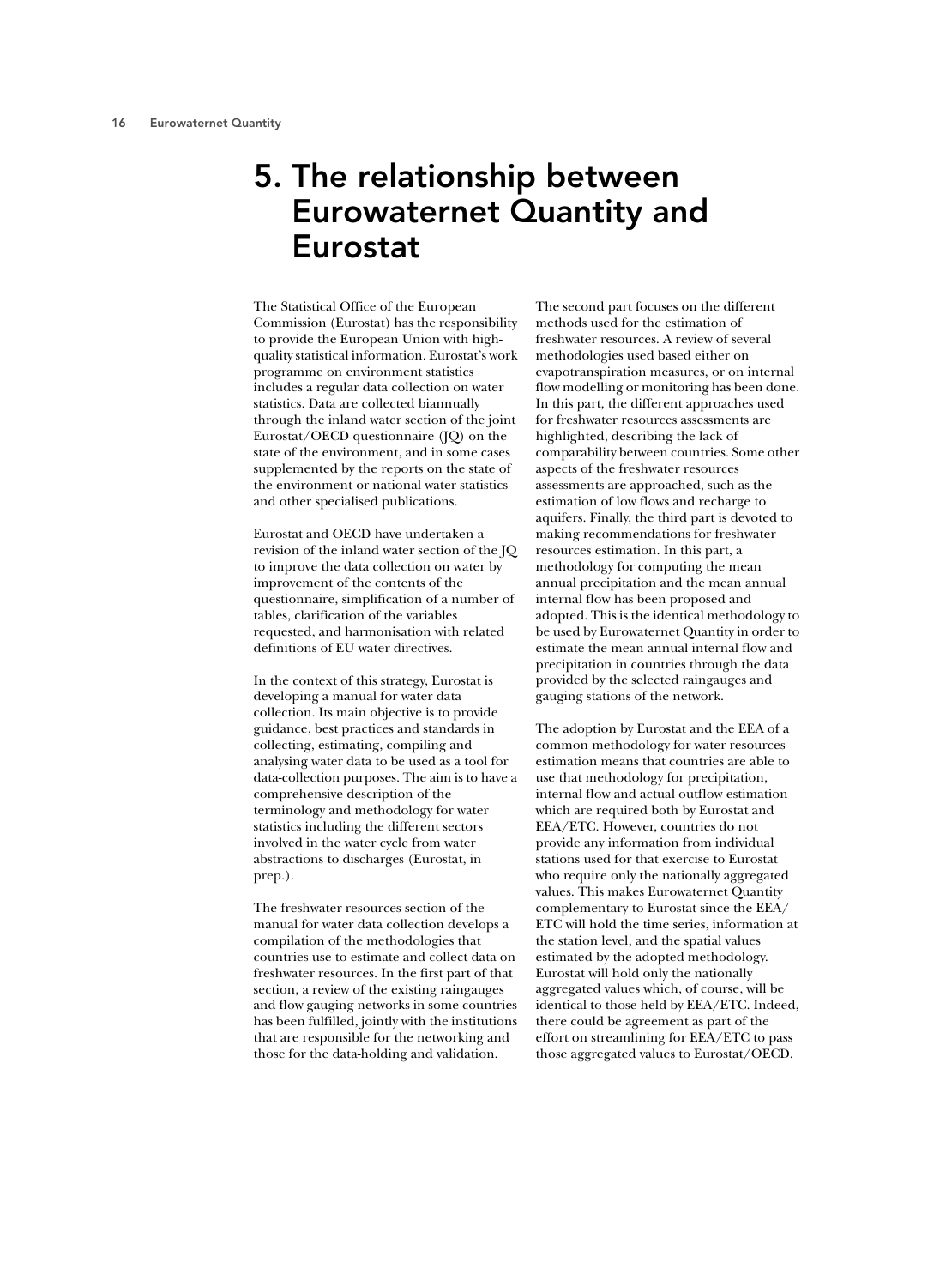## 6. Questions to be answered by Eurowaternet Quantity and related indicators

The sixth environmental action programme (6th EAP) of the EC (2001/0029 COD), has as one of its major objectives the sustainable use of natural resources: 'The overall extraction and consumption of water resources in the EU is currently sustainable in the long-term perspective. However, some areas may be facing unsustainable trends, especially in southern Europe. (…) Demand for freshwater is now often above the rate of replenishment in many parts of the world. Similarly, many areas are suffering desertification, deforestation, and the degradation of soils of alarming proportions.'

As previously stated, Eurowaternet Quantity will form a network of stations that will provide comparable information on freshwater resources. A database of the raw data on discharges and precipitations and their metadata at selected stations will be constructed (see Section 11). Eurowaternet Quantity will be able to provide information related to the WFD purposes in terms of surveillance monitoring, and when possible and in the case of further data availability, operational monitoring purposes. Since there is a common methodology for freshwater resources assessment, the estimations computed by using the data from Eurowaternet Quantity would be the same as those of Eurostat. Eurowaternet Quantity will also contribute to the trend analysis of water available for use and to identify problems of low availability and extreme events.

Eurowaternet Quantity will be able to answer questions related to the relevant policy issues that arise from the existing European legislation and the 6th EAP. Those policy questions are summarised in Table 6.1 and are the basis for the information to be provided by the EEA core set of indicators relating to water. This core set is currently under review by EEA member countries and other stakeholders.

| Summary of the policy questions and the indicators that can be used for answering them | Table 6.1                                                                                                                                                  |                                                                                                 |  |
|----------------------------------------------------------------------------------------|------------------------------------------------------------------------------------------------------------------------------------------------------------|-------------------------------------------------------------------------------------------------|--|
| Policy issue                                                                           | <b>Policy question</b>                                                                                                                                     | <b>Example of Determinand</b><br>or Indicator                                                   |  |
| Water availability                                                                     | How much water is naturally available for use?                                                                                                             | Freshwater resources                                                                            |  |
|                                                                                        | How much water is internally generated in a country/<br>territory?                                                                                         | Internal flow                                                                                   |  |
|                                                                                        | How much does a country/territory depend on<br>external water resources?                                                                                   | Outflow to neighbouring<br>countries                                                            |  |
| Long-term changes in<br>natural conditions                                             | Is there any indication of lower freshwater availability?                                                                                                  | Discharges in undisturbed<br>catchments                                                         |  |
| Droughts                                                                               | Is there any indication of more frequent droughts in a<br>country/territory due to natural causes?                                                         | Trends of annual<br>precipitation.                                                              |  |
| Lower water<br>availability                                                            | Is there any indication of lower availability due to<br>increasing water use?                                                                              | River discharges. Low flow<br>regime                                                            |  |
| High flows                                                                             | Is there any indication of changes in the frequency of<br>high flows?<br>Is there any indication of changes in the frequency of<br>highest precipitations? | Maximum annual discharge<br>Maximum annual<br>Precipitation                                     |  |
| Hydromorphological<br>quality elements                                                 | Are we enhancing the status of the aquatic<br>ecosystems?                                                                                                  | River discharges. Low flow<br>regime. At some specific<br>locations: water levels,<br>velocity. |  |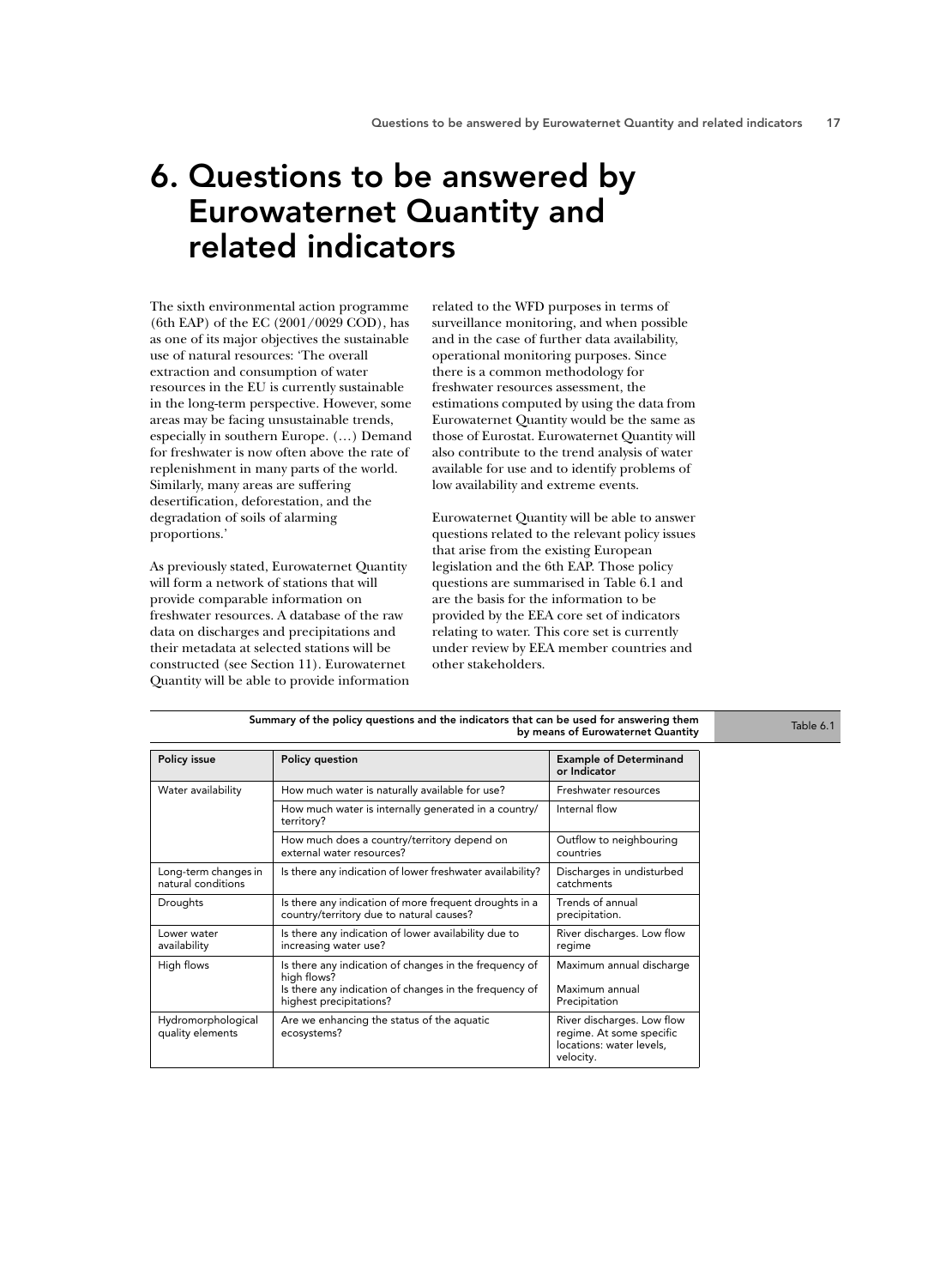## 7. Network description

## 7.1. Definition of the measured variables and their relationships

#### **Natural basins**

In its natural state, water moves in a sequence of physical processes that constitute the **hydrological cycle** which is the process by which the overall transfer of water between the atmosphere, the sea and the land is made as solid, liquid or gas state. The driving force behind these transfers is the sun. The set of water processes that have taken place or will do so in nature without any kind of human interference is the **natural hydrological cycle**.

The basic processes in the natural hydrological cycle are precipitation, evapotranspiration, infiltration, percolation and runoff. **Evapotranspiration** is the overall effect of the **evaporation** of the water from soils, seas, rivers and lakes, and **transpiration** loss of water from living organisms (such as plants). Evapotranspiration gives rise to the formation of vapour in the atmosphere that, on condensing under certain conditions, partly returns to the surface in the form of liquid or solid **precipitation**. A proportion of this precipitation **infiltrates** into the soil, from which it evaporates again, or **percolates** into the subsoil and the rest runs off over land or in the drainage network. The percolated water in the subsoil builds up in the pores, cracks and fissures below the ground surface that, because of its physical characteristics, has a greater or lesser capacity to store water. The geological formations that can store and transfer water are known as **aquifers**. The proportion of water that **recharges** the aquifers by percolation, and then reappears in the river network at some later date, is referred to as **groundwater flow**.

The term **natural internal flow** at a particular point on a river is used to define the volume of water that runs through that point in a given period of time. This includes the total **runoff** for the entire basin lying upstream of that point, plus the **groundwater flow** that flows into the riverbed upstream from that same point (the **base flow**).

### **Altered basins**

The **natural internal flow** is not always the same as the river discharge that is measured at the gauging stations, because transfers might take place from adjacent basins and human activity can, in other ways, alter the natural flow conditions.

Water is an essential element for the development of civilisation, and mankind has severely modified the natural water flows and storage in the hydrological cycle. Growth of cities, food production using irrigation in agriculture or energy production, have made it necessary to divert water from its natural location, that is, rivers, lakes or aquifers, and use it for those purposes, thereby modifying the flows that would have taken place without human intervention.

There have been major interventions in many regions of Europe, and these have often given rise to a hydrological cycle that is very different from the natural cycle. The result of such modifications to the natural flows and storage by human activities is referred to as **the altered hydrological cycle**.

From a quantitative point of view, the most significant effect on the natural flow cycle is the reduction of natural internal flow due to **actual consumption by uses**. This water generally comes from groundwater and the resources stored in reservoirs, whose yield is also reduced by evaporation.

Apart from the natural internal flow, the **actual external inflow** coming from adjacent basins must also be considered as forming part of the altered system, and the same applies to the **non-conventional resources** if they happen to be used, the latter mainly consisting of resources that come from **desalinisation** and **water reuse**.

The outflows from the system would comprise the actual consumption and the **actual outflow**. With respect to the latter, a distinction can be made between the **actual outflow to sea** and the **actual outflow to bordering countries***.*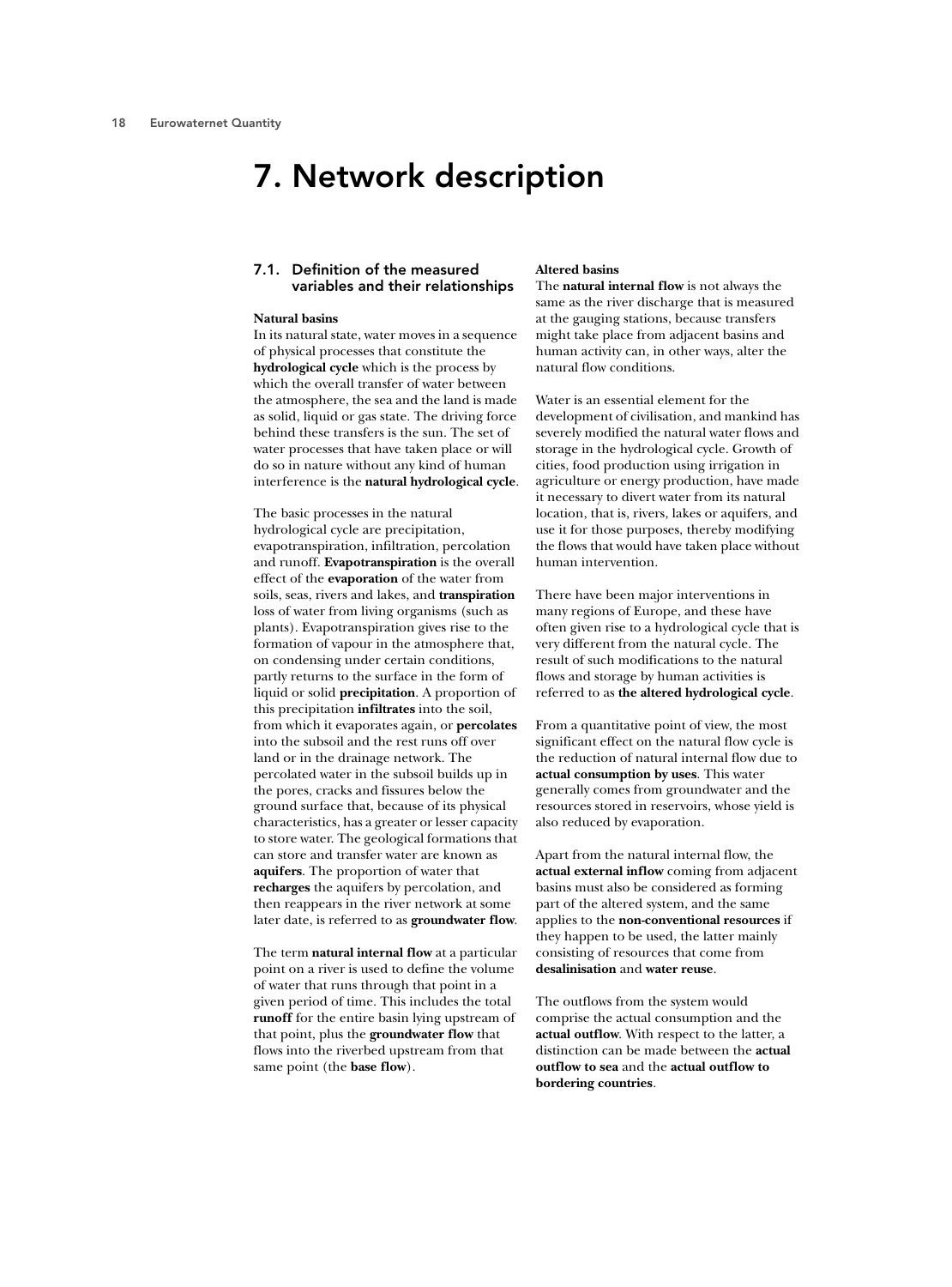

## 7.2. The components of Eurowaternet Quantity and related indicators

The different elements in the natural and altered cycles, as described in Section 7.1, and the main relationships between them can be charted according to Figure 7.1.

The circled elements in Figure 7.1, that is, precipitation, natural internal flow and actual outflow, are the components of Eurowaternet Quantity. Each component is a network of selected stations that provide rainfall or discharge data. The rest of the variables of Figure 7.1 are (a) indicators relating water uses and non-conventional water resources, and (b) indicators relating to storage. Eurowaternet Quantity does not provide data either on the (a) or on the (b) types of indicator. The exception is the 'actual external inflow', which is calculated from the actual outflow entering from other countries.

The indicators that can be developed using the Eurowaternet Quantity dataflow are summarised in Table 6.1. Some indicators derive from the measurement of one single determinand, whilst others need a combination of determinands. Table 7.2 shows the determinands required for developing indicators. It should be borne in mind that one outstanding characteristic of Eurowaternet is that it is designed on the basis of annually and nationally aggregated data.

Some of the determinands shown in Table 7.2 can be either an indicator itself or a component of other indicators related to a particular policy question. A widespread indicator for water stress is the 'water exploitation index (*wei*)' (Raskin, P. et al., 1997; Lane, M. et al., 1999, Alcamo, J. et al., 2000), which relates water uses and freshwater resources. In this case, the freshwater resources indicator is needed in order to compute the *wei*, and, as can be seen in Table 7.2, a combination of the internal flow and actual outflow indicators is needed in order to compute the freshwater resources. The combination of a low flow determinand, i.e.  $Q_{95}$ , and the mean annual discharge at any station, is representative of the proportion of streamflow originating from groundwater stores (Smakhtin, V. U., 2001; Young, A. et al., 2000), which then could be an indicator of change of groundwater resources. The combination of a determinand for extreme precipitation, i.e. the standard deviation of annual precipitation, and the mean annual precipitation at any station is representative of the natural hydrological patterns (Raskin,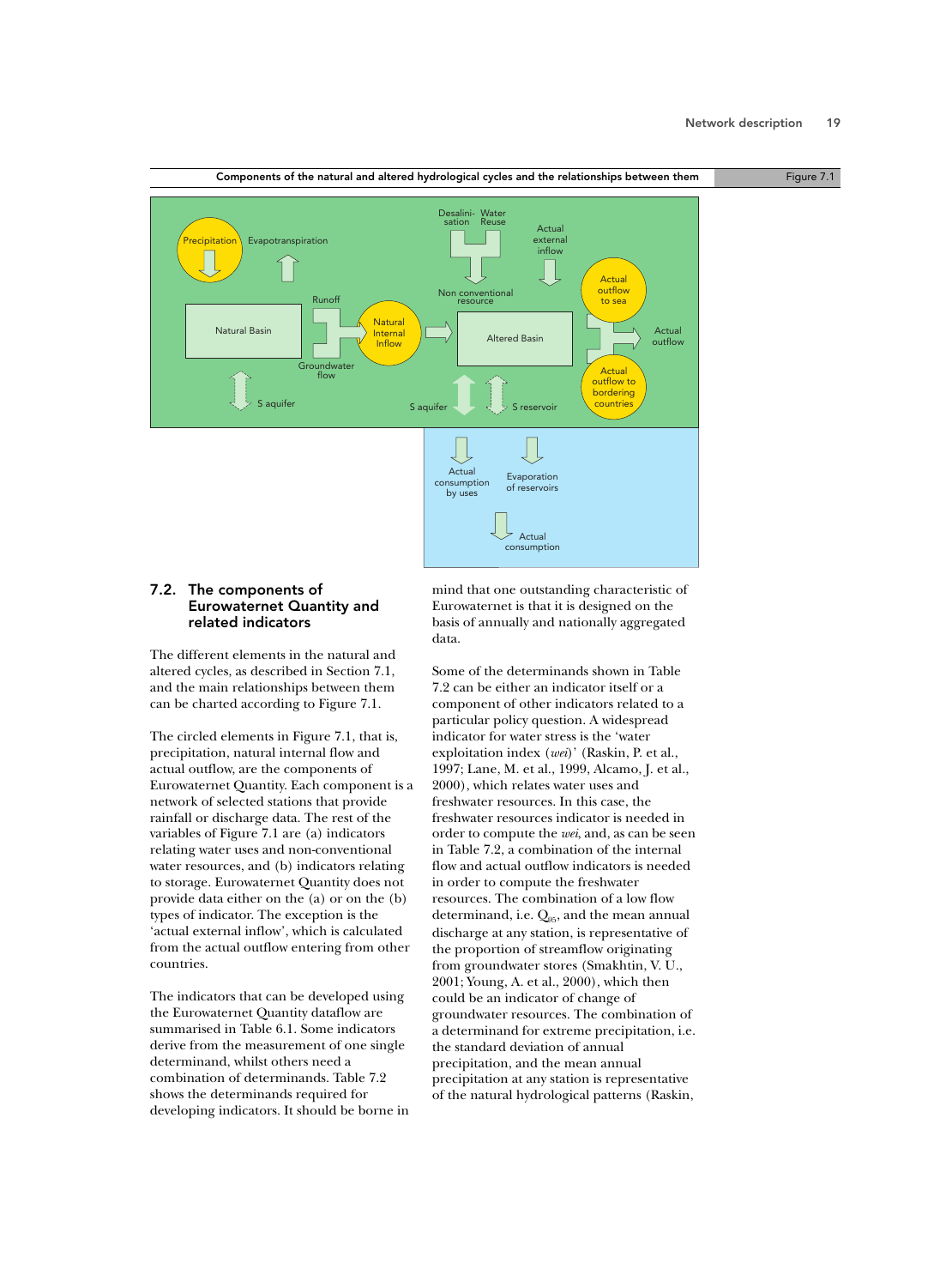### Table 7.2 Data and methodology needs for water quantity indicators based on Eurowaternet Quantity

| Indicator                                                                        | Determinand (data needs)  | Computation<br>(methodology needs) |
|----------------------------------------------------------------------------------|---------------------------|------------------------------------|
| Natural Internal flow                                                            | $Q_{\rm ref}$             | ✓                                  |
| Freshwater resources                                                             | $Q_{ref.} Q_{flux}$       | ✓                                  |
| Dependency on external resources<br>Actual outflow to neighbouring countries/sea | $Q_{\text{flux}}$         | $\checkmark$                       |
| Long-term flow changes in natural conditions                                     | $Q_{ref}$                 | $\checkmark$                       |
| Droughts identification                                                          | P                         | $\checkmark$                       |
| Water availability                                                               | $Q_{\text{addin}, \cdot}$ | $\checkmark$                       |
| Less availability due to overabstraction                                         | $Q_{95}$                  | $\checkmark$                       |
| High flows                                                                       | $Q_{\text{max}}$          | $\checkmark$                       |
| Low flows                                                                        | $Q_{95}$                  | $\checkmark$                       |
| Natural variability of hydrological patterns                                     | $P, P_{max}$              | $\checkmark$                       |

Key to the type of determinands:

- P mean annual precipitation<br>Q<sub>ref</sub> mean annual discharg mean annual discharge at reference stations of the internal flow network
- $Q<sub>flux</sub>$  mean annual discharge at flux stations of the actual outflow network
- Q<sub>addin</sub> mean annual discharge at additional intermediate stations
- $Q_{95}$  annual discharge exceeded 95 % of the time at all gauging station-types
- $P_{\text{max}}$  annual daily maximum precipitation<br> $Q_{\text{max}}$  annual maximum discharge at all ga
- annual maximum discharge at all gauging station-types

See Section 7.4 for types of stations.

P. et al., 1997). As the former determinand is not expected to be provided through Eurowaternet, one insight to the natural change in frequency of extreme rainfall can be provided by  $P_{\text{max}}$ .

### 7.3. The computation of freshwater resources

The simplest hydrologic model which is valid across all spatial and temporal scales is the continuity equation applied at any watershed:

$$
\frac{dS}{dt} = P - E - Q - G \qquad (1)
$$

where *P*, *E* and *Q* are the mean precipitation, evapotranspiration and natural internal flow respectively, *G* is the net amount of groundwater that leaves the aquifer storage, and *dS* is the change in storage in the basin over the time interval *dt*. Equation (1) is commonly used as the basis for describing the natural hydrological cycle of a region. Assuming negligible net changes in basin storage on an annual scale, it leads to:

$$
\overline{Q} = \overline{P} - \overline{E} \qquad (2)
$$

Key to the type of computation:

- an interpolation technique is needed in order to develop the indicator
- a trend analysis technique is needed in order to develop the indicator

where  $Q$ ,  $P$  and  $E$  are the mean annual natural internal flow, precipitation and evapotranspiration. Total freshwater resources could be estimated if the natural inflow coming from neighbouring countries was known. Since it is usually not the case, unless the actual external inflow was naturalised, then it is summed up to the natural internal flow.

$$
\overline{FR} = \overline{Q} + \overline{O} \quad (3)
$$

where  $FR$  is the mean annual freshwater resources and  $O$  is the actual inflow coming from neighbouring countries, that is, the actual outflow from neighbouring countries to that country.

Accurate estimations of the actual

evapotranspiration  $E$  may be obtained from Equation (2) only when reliable estimates of

 $P$  and  $Q$  are available from observed records or from maps or from digital grids of precipitation and runoff (Sankarasubramanian, A. et al., 2002).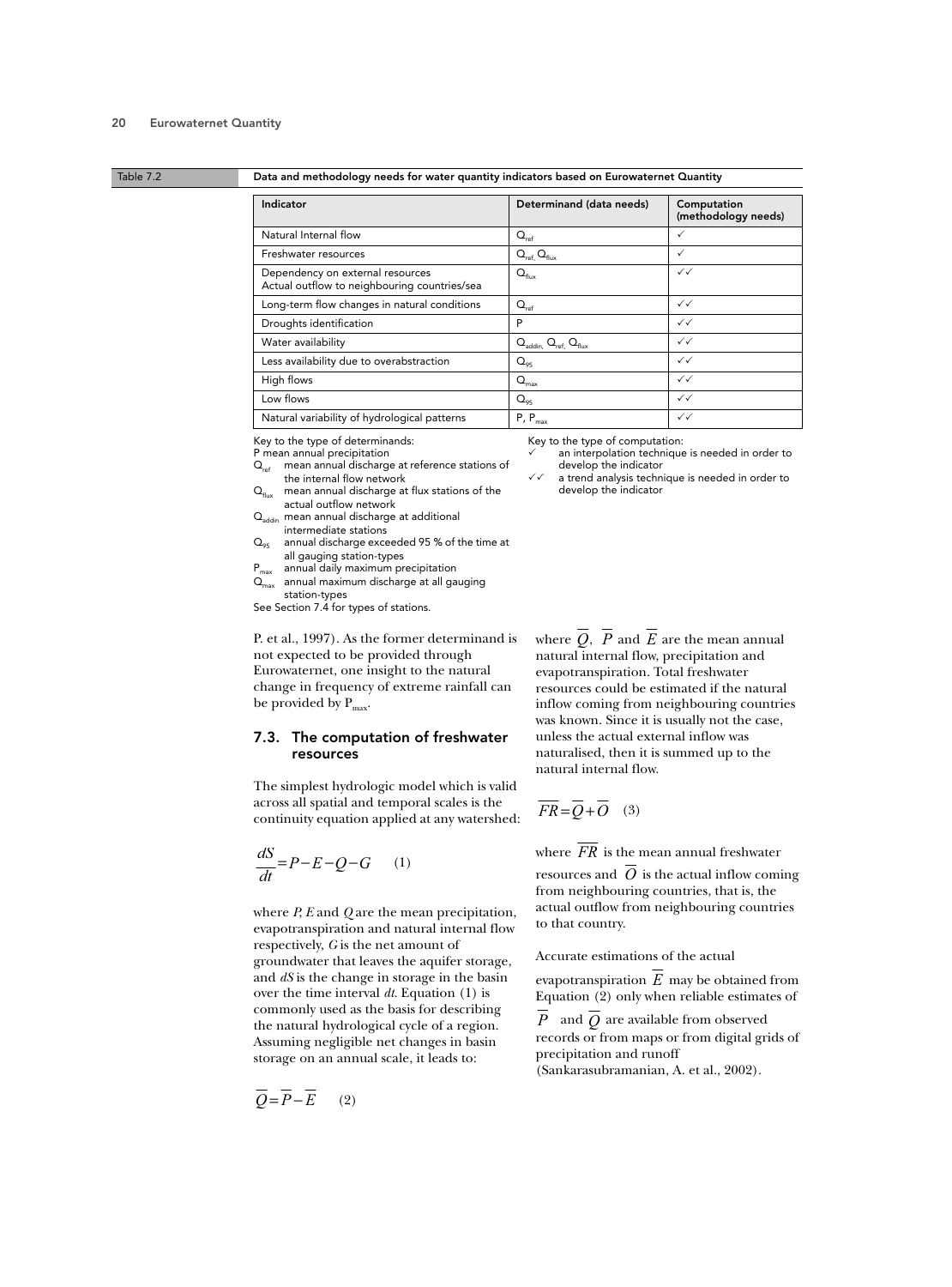| Country        | $\overline{\varrho}$ | $\overline{O}$ | FR      | Outflow | $FR$ – Outflow |
|----------------|----------------------|----------------|---------|---------|----------------|
| Belgium        | 12 400               | 4 100          | 16 500  | 8 4 0 0 | 8 1 0 0        |
| Denmark        | 6 1 1 5              | $\Omega$       | 6 1 1 5 | 6 0 0 0 | 115            |
| Germany        | 111 000              | 74 000         | 182 000 | 182 000 | 0              |
| Greece         | 60 000               | 12 000         | 72 000  |         |                |
| Spain          | 111 133              | 0              | 111 133 | 111 133 | 0              |
| France         | 180 231              | 11 000         | 191 000 | 168 000 | 23 000         |
| Ireland        | 49 000               | 1 2 8 7        | 46760   | 45 473  | 1 2 8 7        |
| Italy          | 167 000              | 8 0 0 0        | 175 000 | 155 000 | 20 000         |
| Luxembourg     | 905                  | 739            | 1644    | 1 600   | 44             |
| Netherlands    | 8 4 8 0              | 81 200         | 89 680  | 86 300  | 3 3 8 0        |
| Austria        | 55 000               | 29 000         | 84 000  | 84 000  | 0              |
| Portugal       | 38 593               | 35 000         | 73 593  | 34 000  | 39 593         |
| Finland        | 107 000              | 3 200          | 110 000 | 110 000 | 0              |
| Sweden         | 170 000              | 9 0 0 0        | 179 000 | 179 000 | 0              |
| United Kingdom | 157 886              | 2744           | 160 630 | 160 630 | 0              |
| Iceland        | 170 000              | 0              | 170 000 | 170 000 | 0              |
| Norway         | 358 671              | 10 329         | 369 000 | 369 000 | $\Omega$       |
| Switzerland    | 40 150               | 13 100         | 53 250  | 53 500  | $-250$         |
| Cyprus         | 781                  | 0              | 781     | 113     | 668            |
| Czech Republic | 15 237               | 740            | 15 977  | 15 977  | $\Omega$       |
| Estonia        | 12 044               | 9 0 7 0        | 21 114  | 11 9 20 | 9 1 9 4        |
| Hungary        | 6 0 0 0              | 114 000        | 120 000 | 120 400 | $-400$         |
| Lithuania      | 15 510               | 8 9 9 0        | 24 500  | 25 897  | $-1397$        |
| Latvia         | 18 4 44              | 17 748         | 36 192  | 36 192  | 0              |
| Malta          | 67.11                |                |         |         |                |
| Poland         | 54 800               | 8 3 0 0        | 63 100  | 63 100  | 0              |
| Romania        | 39 415               | 2878           | 42 293  | 17 930  | 24 3 6 3       |
| Slovakia       | 13 0 74              | 67 252         | 80 326  | 81 680  | $-1354$        |
| Slovenia       | 7 4 0 6              | 13 495.88      | 20 902  | 32 651  | $-11749$       |
| Turkey         | 227 400              | 6 900          | 234 300 | 178 000 | 56 300         |

Eurowaternet Quantity proposes a methodology for the selection of raingauges and gauging stations with the aim of getting accurate estimates of  $P$  and  $Q$ , and to get information of  $\hat{O}$ , and thus to estimate  $FR$ in a country. This type of water balance can, in theory, be fulfilled from the data contained in databases such as New Cronos. However, the calculations provide evidence that there are different approaches for the estimations of the freshwater resources between countries and that this can give rise to significant inconsistencies. Examples shown in Table 7.3 are the negative values for the difference between the mean annual

freshwater resources ( $FR$ ) and the outflows to neighbouring countries or to the sea, as demonstrated in, Hungary, Lithuania, Slovakia, Slovenia and Switzerland which

means these countries are consuming more water than they have — clearly not a true situation. Countries with a high level of water consumption for irrigation, for example France, Italy, Portugal and Turkey, show a large positive difference between the annual resources and the outflow, but in the case of Spain (also with high water consumption) the difference is zero which is clearly inconsistent with the other countries.

The criteria for station selection for Eurowaternet Quantity results in a standardised estimate of the national aggregated values of precipitation, internal flow and freshwater resources through an interpolation criterion (described in detail in sections 8, 9 and 10) thereby eliminating the problems exampled from the New Cronos database.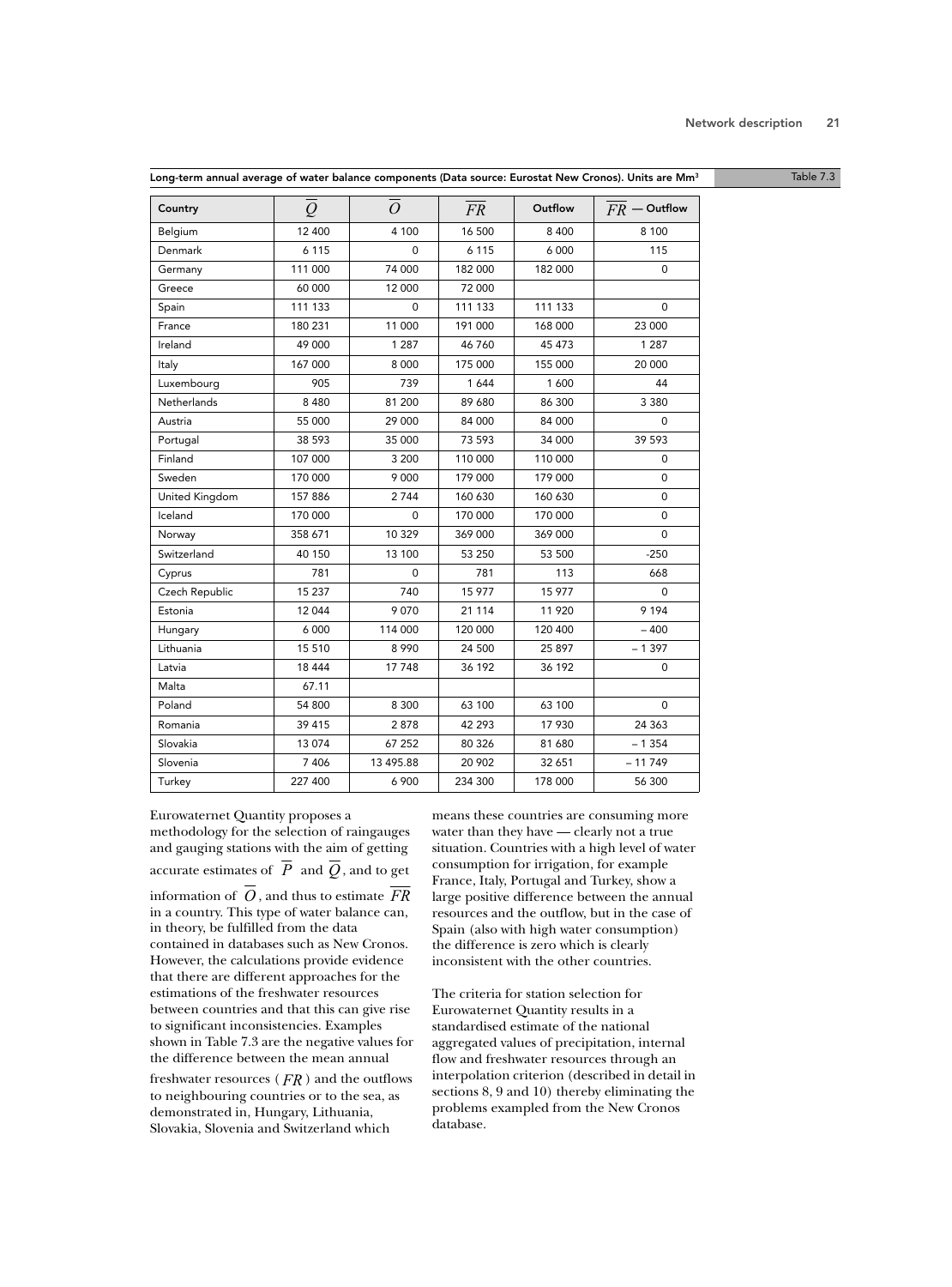#### Table 7.4 The networks and type of stations of Eurowaternet Quantity

| <b>Network</b>          | <b>Station type</b>                               | <b>Country request</b>         |
|-------------------------|---------------------------------------------------|--------------------------------|
| Precipitation           | Raingauge (RGS)                                   | D                              |
| Internal flow           | Reference gauging station (BGS)                   |                                |
| Actual outflow          | Flux gauging station (FGS)                        |                                |
| Additional intermediate | Additional intermediate gauging station (Addings) | O (from international sources) |

Furthermore, the annual data from the selected stations will allow the production of time series whose trends can be analysed in order to support the development of robust and comparable indicators (see Table 6.1 and Table 7.2).

## 7.4. The networks and types of stations

Eurowaternet Quantity comprises three networks: precipitation, internal flow and actual outflow. Each network has its own station type and monitoring equipment as summarised in Table 7.4. Countries will be requested, as part of the annual priority data flows for water, to provide data from these three types of station. A fourth type of station has been additionally identified but data for this type will be obtained from international sources.

The precipitation network is made up of raingauge stations (RGS). RGSs are also intended to measure snowfall.

The internal flow network is made up of reference gauging stations (BGS). BGSs are intended to be located in rivers with a flow regime as natural as possible, which implies that the BGS basin is also undisturbed by human interventions.

The actual outflow network is intended to monitor fluxes to neighbouring countries and to the sea through the flux gauging stations (FGS). FGSs are intended to be located in the mouth of rivers or on national boundaries, and particularly focus on the large rivers.

A fourth type of station is defined with the aim of including information from gauging stations that are not of any of the former types and provide data on river-discharge type indicators for any particular requirement of the EEA, such as developing an indicator for the assessment of the impacts of climate change on water resources. The information provided by

these stations supplements the assessments on water resources developed from the three Eurowaternet Quantity networks. These stations are grouped under the additional intermediate gauging station (Addings) type.

The data of the Addings type will be derived by ETC Water from existing discharge datasets or as a result of cooperation with international organisations holding national datasets.

## 7.5. Station selection — basic procedure and ETC support provided

The selection procedure should follow three iterative processes:

- selection of the stations of the network;
- estimation of the (long-term) annual precipitation and natural internal flow at national level;
- comparison of the estimations with existing validated data.

Sections 8, 9 and 10 describe how to select the stations for each network and how to perform the estimations of the mean annual precipitation and natural internal flow.

Eurowaternet Quantity stations should be selected from existing national networks by experts in each country using these guidelines. The main reasons for this recommendation are: (a) countries have a deeper knowledge of their freshwater resources so they can make a better selection; (b) the methodology for station selection can be supplemented with other criteria based on the knowledge of their freshwater resources that can improve the results of the estimations; and (c) countries do not have to provide ETC/WTR with large data files. Once the selection has been made, a report of the stations and results obtained should be made to ETC/WTR, through the contact persons identified below, in order to populate the database with the information of the selected stations.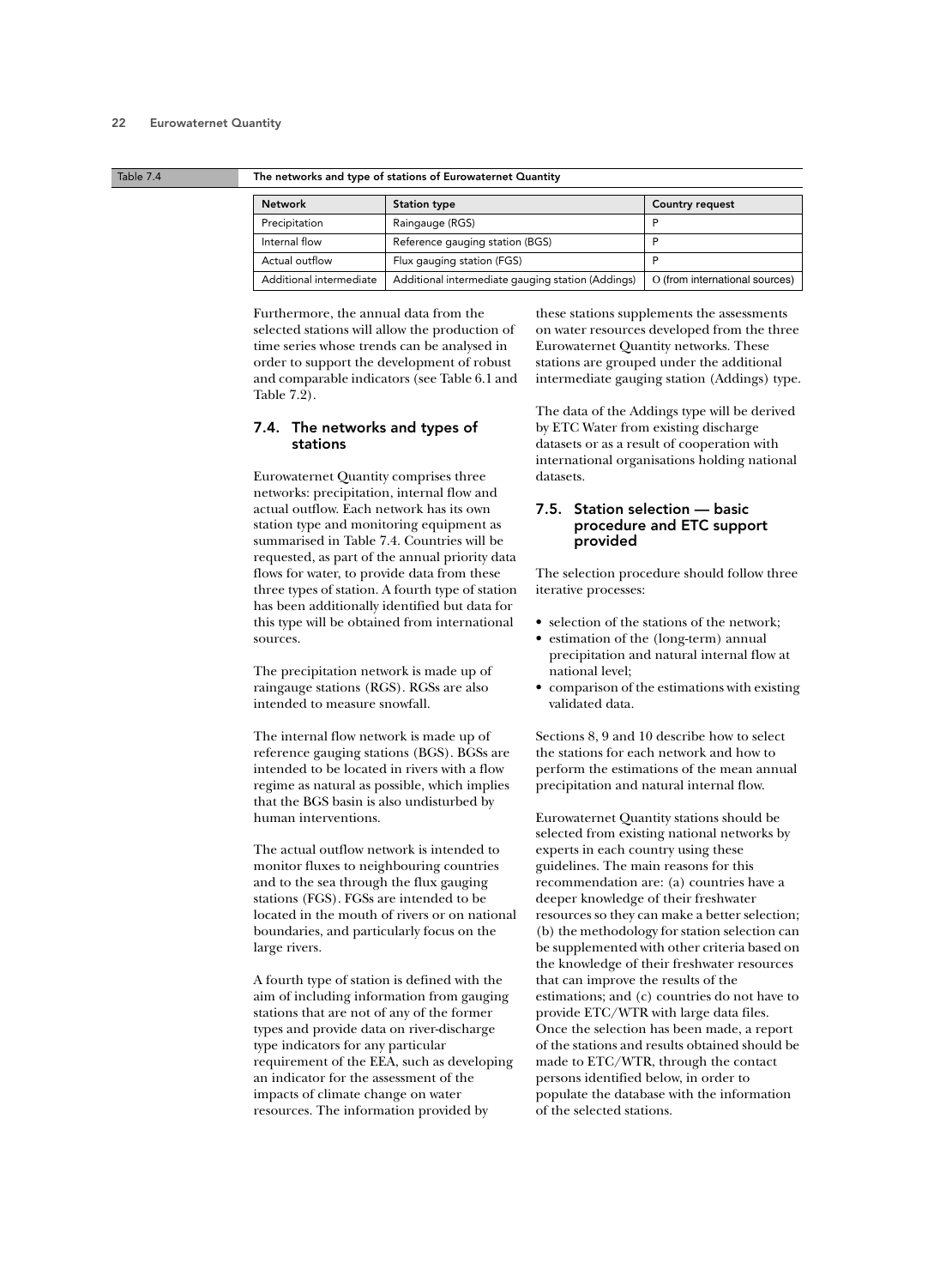However, ETC Water provides a support and helpdesk function to the countries. Should countries wish, the ETC Water can make a preliminary selection of stations, which will then need to be validated by national experts.

In order to make the selection, precipitation and discharges recorded in the last 10 years in all the stations of the country are needed. The data requirements are as follows:

*Precipitation data:* A file containing all the rain gauge stations in the country is needed. For each station provide in ASCII file format if possible:

- ID (number and/or name with which the station is identified);
- longitude and latitude of the station;
- mean annual precipitation for the last 10 years (1989–99).

*Data on discharges for the internal resources and actual outflow assessment:* A file containing all the gauging stations in the country is needed. For each station provide in ASCII file format if possible:

• ID (number and/or name with which the station is identified, and/or the name of the stream where the station is located);

- longitude and latitude of the station;
- surface area of the gauge station catchment;
- mean annual discharge for the last 10 years (1989–99);
- a descriptor identifying how much the river's natural regime at the station is altered. This descriptor should be: **natural** (if there is not much alteration in the river catchment associated with that station, with little influence from human activities such as abstraction or regulation), **altered** (if the regime at the gauging station is strongly altered by human activities) or **medium** (if the regime is neither natural nor strongly altered.

The following people should be contacted if assistance or advice is required:

Conchita Marcuello (Cedex, Madrid) E-mail: concepcion.marcuello@cedex.es

Manuel Menendez (Cedex, Madrid) E-mail: manuel.Menendez@cedex.es

Concha Lallana (Cedex – Core Team WRc) E-mail: lallana\_c@wrcplc.co.uk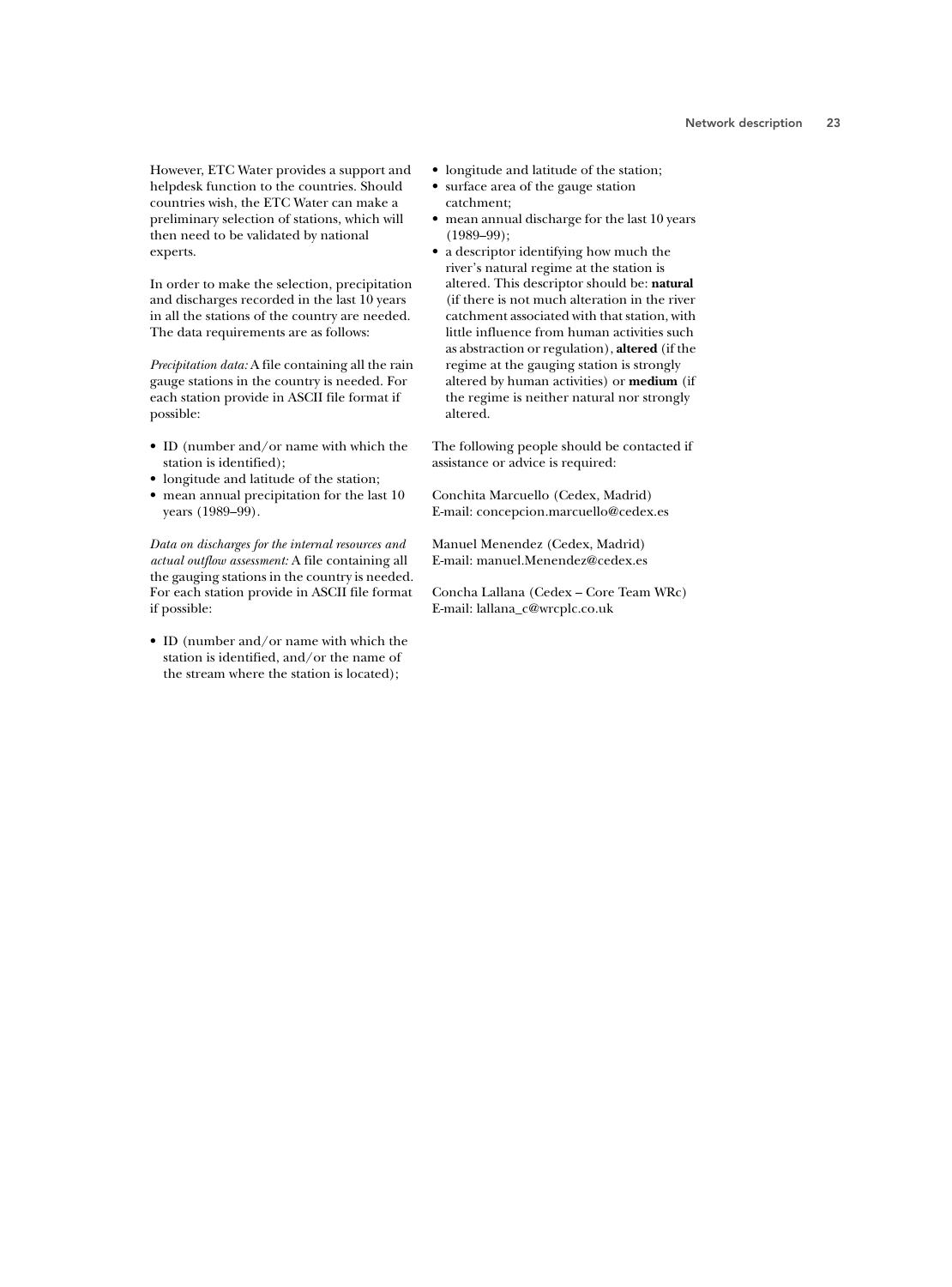## 8. Precipitation network

#### **Basic requirements**

Only raingauge stations that fulfil the following requirements are recommended to be included in the network:

- they must be in service;
- they must have at least 30 years of daily precipitation data.

These will be RGS-type stations. The determinands requested for the RGSs are: mean annual precipitation (P) and maximum daily precipitation  $(P_{\text{max}})$ . RGSs should include the measurement of snowfall, in which case the water equivalentshould be provided.

### **Geographical distribution**

The required number of rain-gauge stations should be geographically spread across a member country with a density of one station per 5 000 km2, with a minimum of four stations. The spatial distribution must be as even as possible.

### **Distribution of the stations by altitude**

The percentage of raingauge stations lying between two elevations should be

approximately the same percentage of the total surface area between them. If, for example, the altitude contours embrace the percentages of the total surface area as Figure 8.1 shows, the curve for the elevations of the selected raingauge stations should have approximately the same shape.

It can be deduced from the above example that the number of raingauge stations with altitudes ranging from 600 to 900 m, should be approximately 30 %, that is, the difference between 70 and 40 %, of the total number of selected stations.

### **Estimating the mean annual precipitation**

Once the rain gauge stations have been selected, the distributed precipitation values for the country will be obtained using the following interpolation technique:

- determinand to be estimated for the area: mean annual precipitation (mm);
- methodology: squared inverse of the distance;
- number of nearby points to be considered in the interpolation: 3.

### Figure 8.1 Distribution of the surface area with the altitude

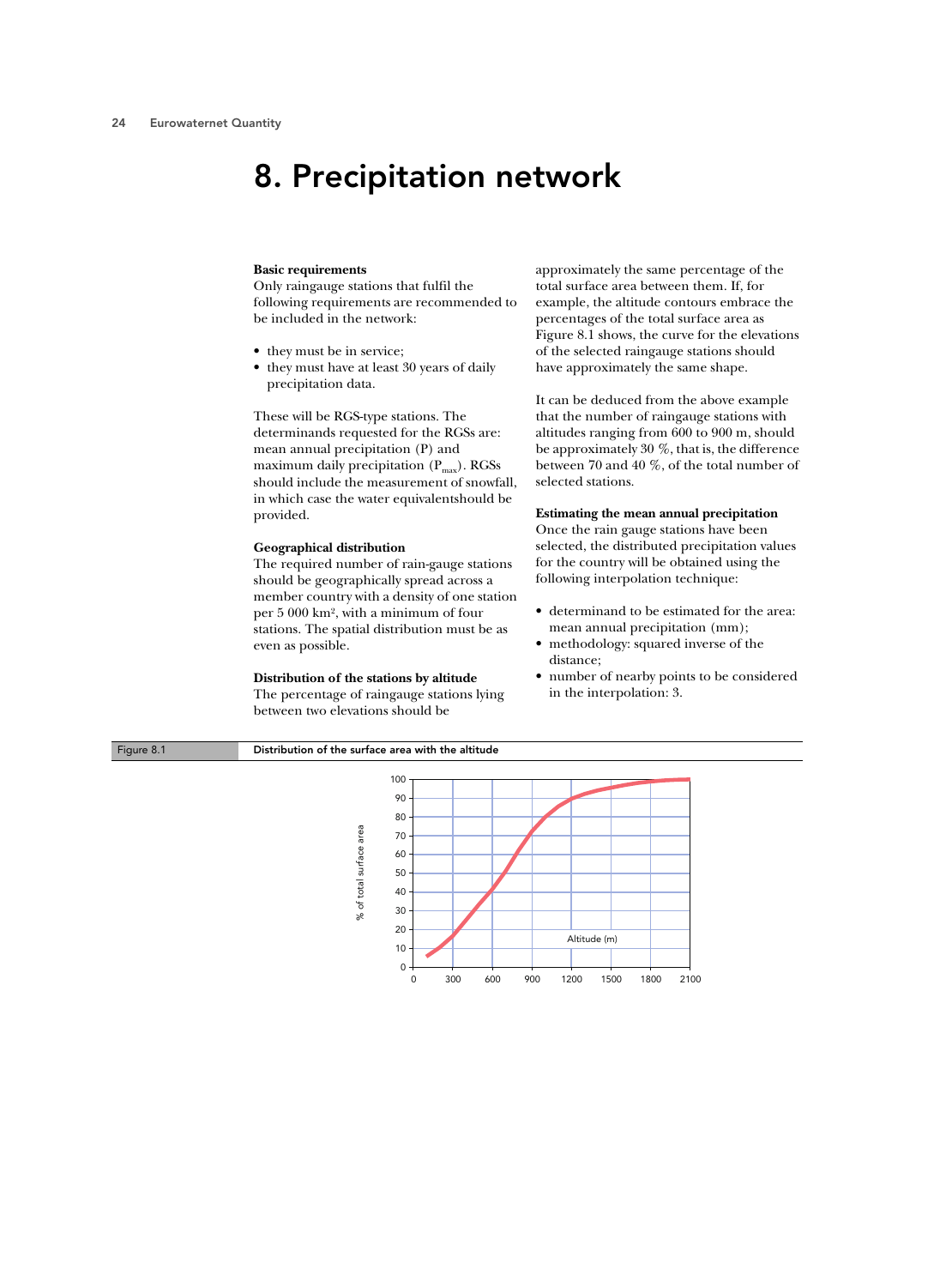## 9. Internal flow network

### **General characteristics**

The stations should be selected according to the following criteria:

- the flow regime at the station must be as natural as possible, with little influence of human activities (for example, abstraction or regulation);
- stations should have a minimum record period of 25 years from 1960 to 1990;
- stations must be in service.

These will be BGS-type stations. The determinands requested for the BGSs are: mean annual discharge  $(Q_{ref})$ , maximum annual discharge  $(Q<sub>max</sub>)$  and date of that discharge.

### **Geographical distribution**

The natural regime condition generally makes it necessary to select stations lying in sub-basins that are located in the upper reaches of rivers close to the headwaters. The geographical distribution of these sub-basins must be as even as possible in the area

considered taking the aforementioned condition into account. The station density sought is approximately between one station per 20 000 km2 to one per 5 000 km2 depending on the covered area and its hydrological homogeneity, with a minimum of four stations.

### **Estimating the internal flow**

Once the gauging stations have been selected and their catchment areas have been defined, the distributed run-off values in a particular zone will be obtained using the following interpolation technique:

- specific value to be estimated for the area: mean annual discharge. For interpolation purposes, the station location is moved to the centre of gravity of the watershed, as Figure 9.1 shows, or any other point that is considered representative for that purpose;
- methodology: squared inverse of the distance;
- number of nearby points to be considered in the interpolation: 3.

Virtual position of control points for interpolation Figure 9.1

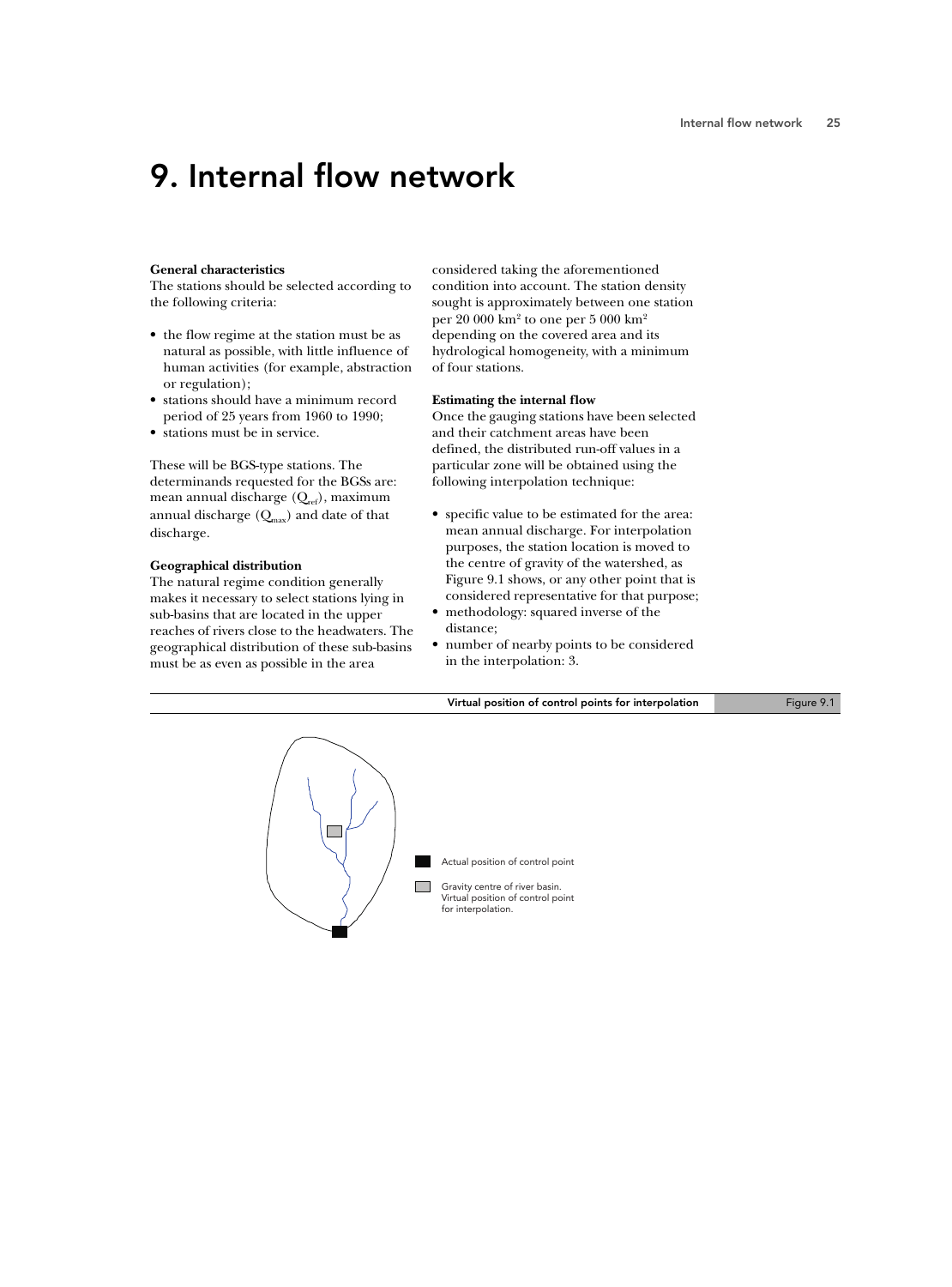## 10.Actual outflow network

#### **General characteristics**

Unlike the RG stations (precipitation) and BG stations (internal flows), which are selected to be representative of the national network, countries are asked to provide details from all the flux gauging stations that currently exist within the country. This is because the quantification of the outflows is extremely important in countries that are islands or with a relatively long coastline (high fluxes to sea) and in countries with large shared water resources (transboundary fluxes) for example, countries in the Danube river basin.

The stations should meet the following criteria:

• stations should be at the estuary or sea boundary (marine fluxes) and at the point where administration of the river passes

from one nation to another (transboundary fluxes);

- stations should have a minimum record period of 25 years from 1960 to 1990;
- stations must be active.

These will be FGS-type stations. The determinands requested for the FGSs are: mean annual discharge  $(Q<sub>flux</sub>)$ , maximum annual discharge  $(Q_{\text{max}})$  and date of that discharge.

### **Geographical distribution**

All flux stations within the existing national network are to be included.

### **Estimation of actual outflow**

This is assumed to be the sum of all the gauging stations.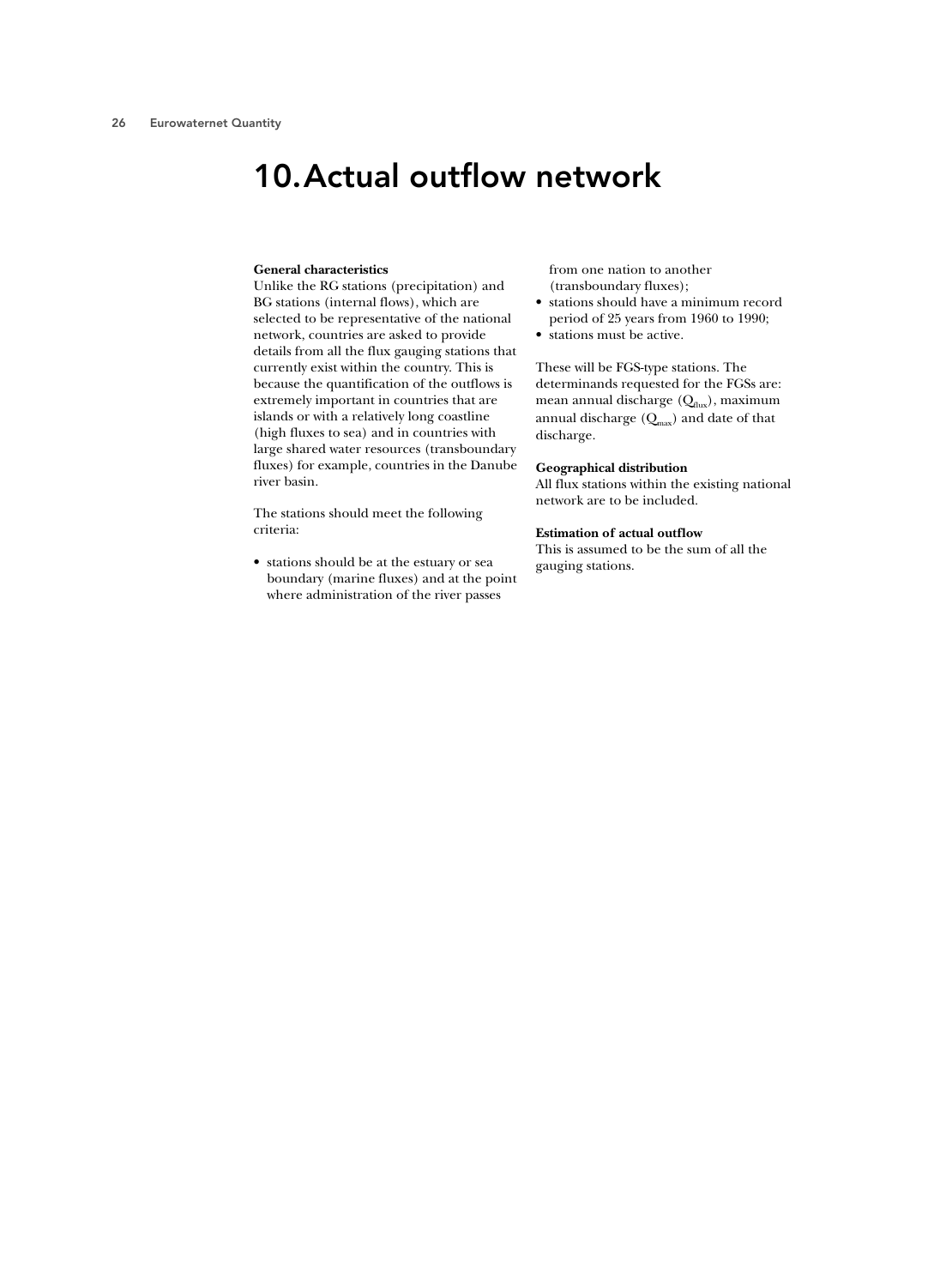# 11.Waterbase quantity

### **Introduction**

Waterbase Quantity is the working database held and maintained by Cedex as the partner responsible for Eurowaternet Quantity in ETC/WTR. It is designed to hold the information obtained through Eurowaternet Quantity and to make queries in order to get the information needed for developing indicators. The database is designed taking into account that there are different methods for reporting and illustrating the indicator values. In due course, the data held in the working database Waterbase Quantity will be transferred (after validation by the member countries) to the Reference Waterbase which is maintained on the EEA server as part of the EEA Data Service and is the public access point for all water data.

Waterbase Quantity has the capability for queries and data uploading through the Internet by means of an application developed on the web server. The data exchange module (DEM) can be either an Access (or Excel) file or an Internet-based template. The following information is provided to standardise the flow of data from each country to ETC/WTR (in the shortterm) and the EEA Central Data Repository, in the longer term.

**Description of the alphanumeric database** The alphanumeric data will be stored in the following tables, where the key fields are in italics, of the HIDRO database:

| Field          | Description                                   | <b>Type</b>  |
|----------------|-----------------------------------------------|--------------|
| Station_id     | National code for the station                 | Character 10 |
| Country_id     | Country code                                  | Character 20 |
| Station descr  | Description of the                            | Character 80 |
| Determinand id | Code for type of determinand                  | Integer      |
| Longitude      | Longitude (DDMMSS)                            | Integer      |
| Latitude       | Latitude (DDMMSS)                             | Integer      |
| Altitude       | Altitude                                      | Integer      |
| Catch_area     | Area of the catchment for the gauging station | Real 9.1     |
| Catch name     | Name of the catchment for the gauging station | Character 30 |

**Table of stations,** which holds the descriptive features of each station.

**Table of types of determinands**, which relates to the stations table.

| Field              | <b>Description</b>                     | <b>Type</b>  |
|--------------------|----------------------------------------|--------------|
| Determinand id     | Code for the type of determinand       | Integer      |
| Determinand descr  | Description of the type of determinand | Character 30 |
| Determinand_symbol | Symbol used for the determinand        | Character 10 |

**The types of determinands,** according to Table 7.1, will be:

| Determinand id | Determinand descr                                                                    | Determinand_symbol         |
|----------------|--------------------------------------------------------------------------------------|----------------------------|
|                | Mean annual precipitation at RGS (mm)                                                | P                          |
|                | Mean annual discharge at BGS (m <sup>3</sup> /s)                                     | $Q_{\rm ref}$              |
|                | Mean annual discharge at FGS (m <sup>3</sup> /s)                                     | $Q_{\text{flux}}$          |
|                | Annual discharge exceeded 95 % of the time at all gauging<br>station types $(m^3/s)$ | $\mathrm{O}_{\mathrm{gs}}$ |
|                | Annual maximum discharge at all gauging station-types (m <sup>3</sup> /s)            | $Q_{\text{max}}$           |
| Ō              | Annual daily maximun precipitation (mm)                                              | P<br>max                   |
|                | Mean annual discharge at Addings (m <sup>3</sup> /s)                                 |                            |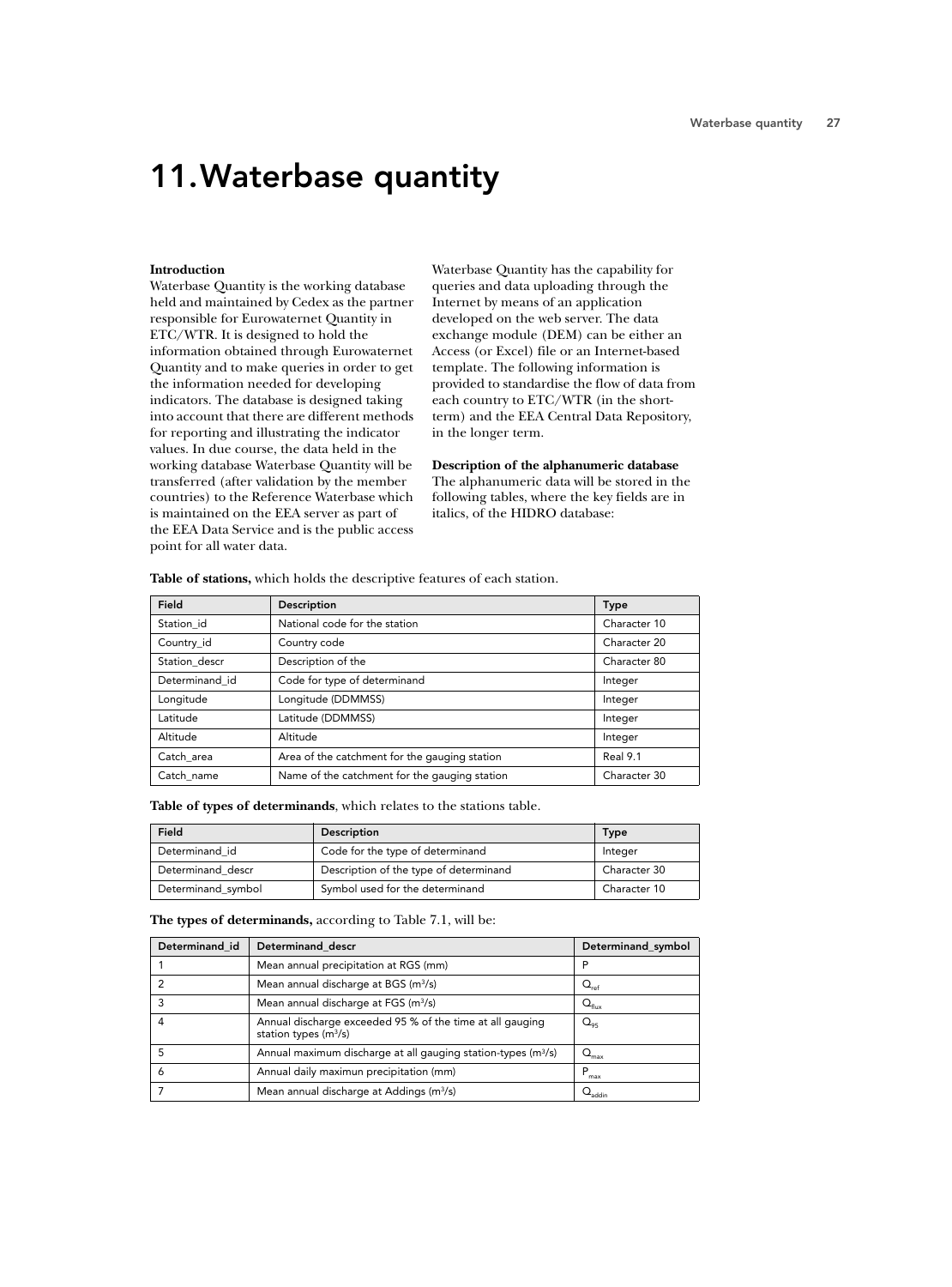**Table of types of countries**, which relates to the types of determinands table.

| Field        | <b>Description</b> | Type         |
|--------------|--------------------|--------------|
| Country_id   | Country code       | Integer      |
| Country_name | Name of country    | Character 30 |

**Table of types of time series**, which relates to the types-of-determinands table and the stations table.

| Field             | Description                                        | <b>Type</b>  |
|-------------------|----------------------------------------------------|--------------|
| Station id        | National code for the station                      | Character 10 |
| Determinand id    | Code for the type of determinand                   | Integer      |
| Year all          | Year for the value of the determinand              | Integer      |
| Month max         | Month for the maximum value of the determinand (*) | Integer      |
| Day_max           | Day for the maximum value of the determinand*      | Integer      |
| Determinand value | Value for the determinand                          | Real 9.3     |

(\*) Only for  $Q_{\text{max}}$  and  $P_{\text{max}}$ 

**Description of the cartographic database**

The GIS Arcview, which is linked to the external alphanumeric database, is designed to allow a set of queries that will be graphically displayed as follows:

- maps of countries displaying the queried stations and percentiles of the time series;
- graphs of the status of the information held by Waterbase Quantity;
- line charts of queries of time series;
- maps of the areal values of mean annual precipitation and inland flow.
- maps of countries displaying the queried stations, determinand and year;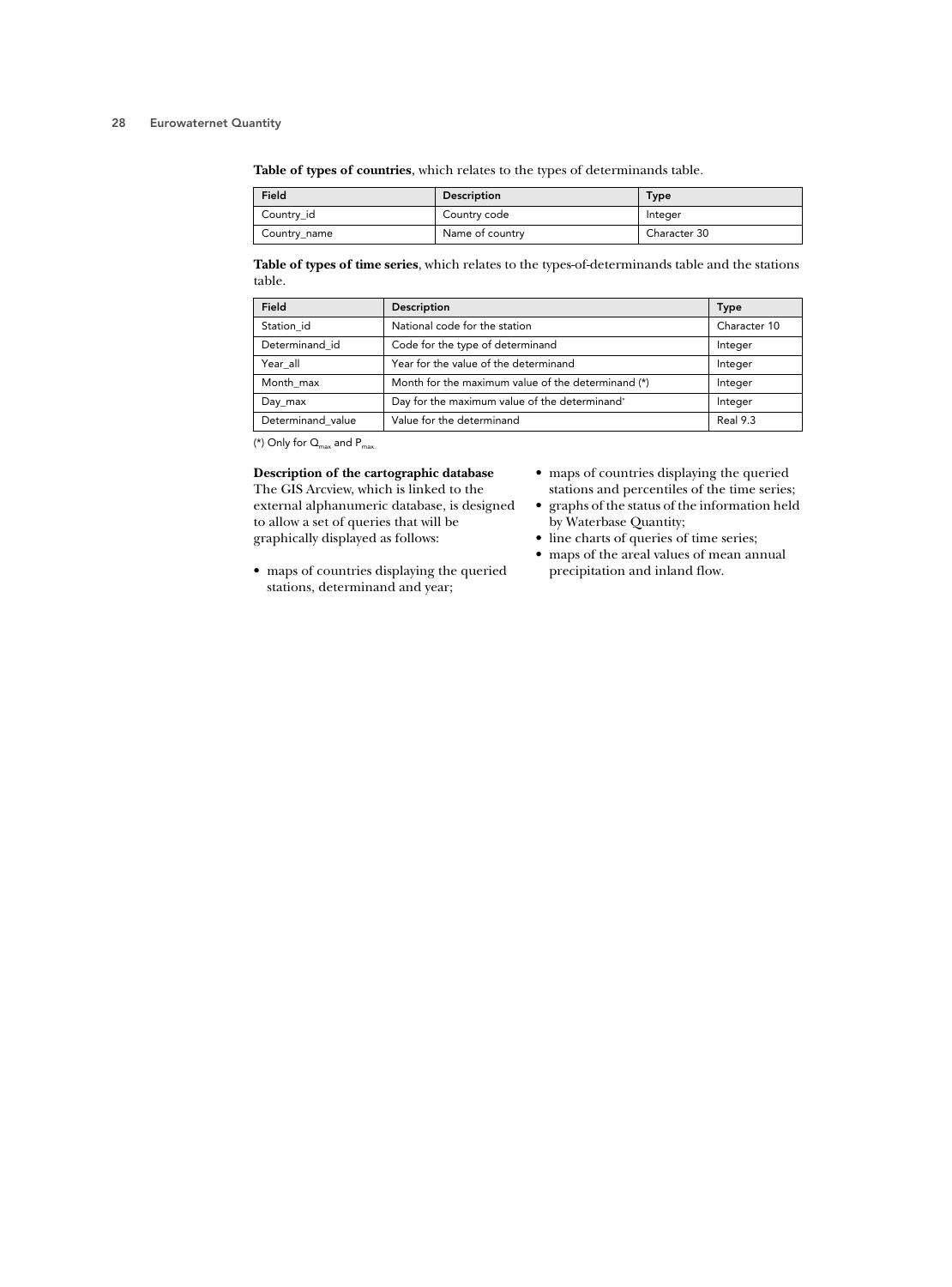## 12.Testing of Eurowaternet Quantity concepts and procedures through pilot studies

Pilot testing was first carried out in Spain and was then extended to 10 other countries: Denmark, Estonia, France, Germany, Greece, Hungary, Latvia, Lithuania, Slovenia, and the United Kingdom. For all of them, the same methodology has been applied in order to better assess water resources at national level. The selection of stations was carried out by an ETC/WTR partner (Cedex) except for

Hungary and the UK, who performed their own selections. The selections made by Cedex were discussed and agreed with national experts.

Full details of the pilot testing have been published on the web page of ETC/WTR and can be downloaded from the following URL:

http://eea.eionet.eu.int:8980/Members/irc/eionet-circle/water/library?l=/ eurowaternet\_guidelines&vm=detailed&sb=Title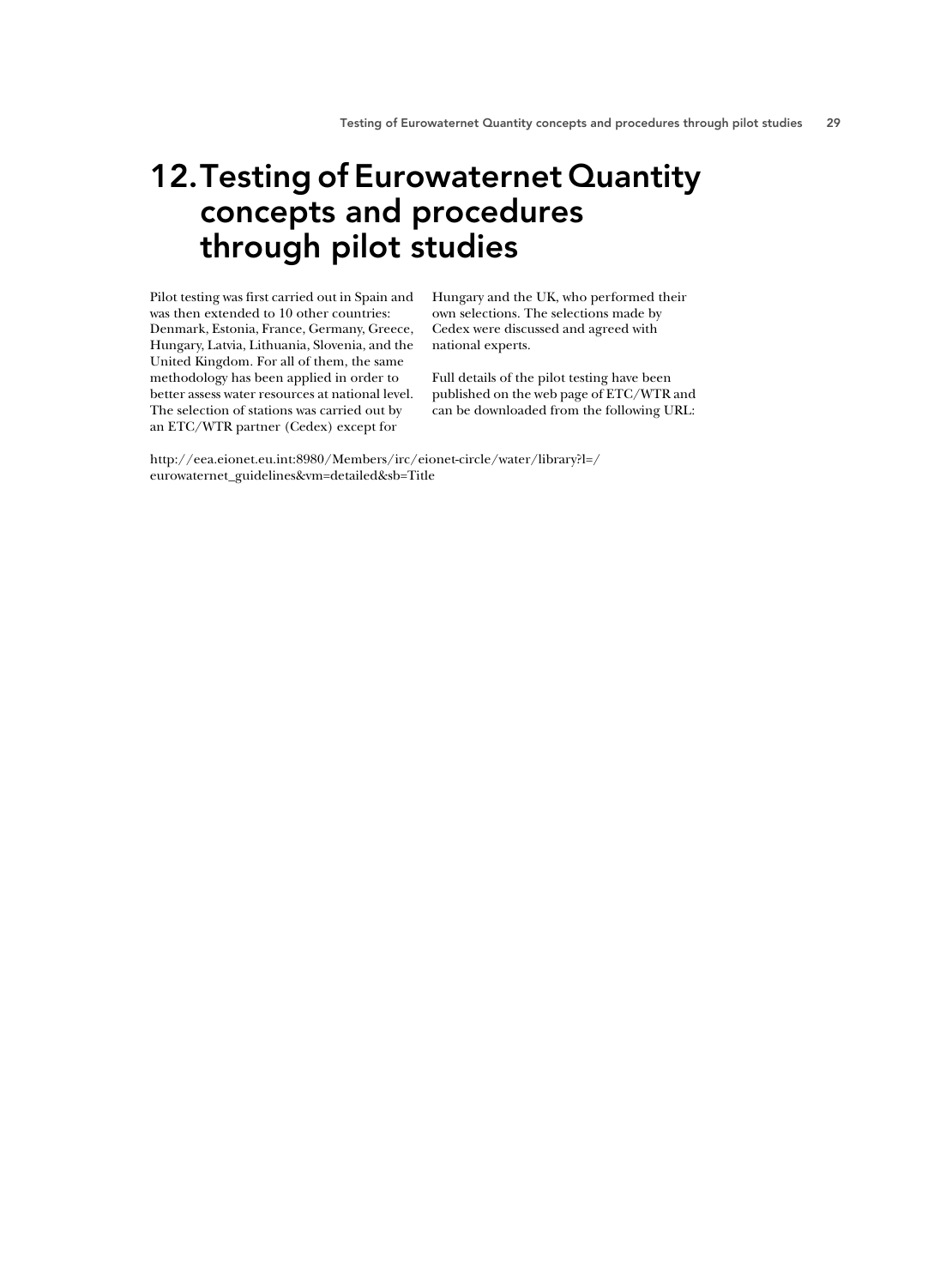## 13.References

Alcamo, J.; Henrich, T.; Rösch, T., 2000. *'World water in 2025 — Global modeling and scenario analysis for the World Commission on Water for the 21st century'.* Report A0002, Centre for Environmental System Research, University of Kassel, Germany.

CEH, 2002. *Friend, a global perspective 1998– 2002*. Gustard, A. and Cole, G. eds. Centre for Ecology and Hydrology, Wallingford, UK. ISBN 1 903741 03 3.

EC, 2000. Directive 2000/60/EC establishing a framework for Community action in the field of water policy. (OJ L 327, 22.12.2000).

EC, 2003. Water Framework Directive Common Implementation Strategy Working Group 2.7 Monitoring. Guidance on monitoring for the water framework directive. Final version, 23 January.

EEA, 1998. *Eurowaternet. The European Environment Agency's monitoring and information network for inland water resources: technical guidelines for implementation.* Technical report No 7.

EEA, 2002a. *Providing policy relevant information for Europe's environment. The EEA strategy.* Manuscript 8 pp. http:// org.eea.eu.int/documents/strategy/ strategy/strategy.pdf

EEA, 2002b. *Development of common tools and an information infrastructure for the shared European environment information system. Preparatory report for Reportnet.* Technical report No 83.

EEC, 1990. Council Regulation (EEC) No 1210/90 on the establishment of the European Environment Agency and the European environment information and observation network (OJ L 120, 11.5.1990), amended by the Council Regulation (EC) No 93/1999 (OJ L 117, 5.5.1999).

Eurostat, In preparation. *Manual for water data collection.* (Draft of the second intermediate report: Identification, description and evaluation of methodologies for water data collection and estimation. Compiled by Cedex).

FAO, 2003. *Review of world water resources by country.* Report No 23. ISBN 92-5-104899-1. Eversion at: http://www.fao.org/docrep/005/ y4473e/y4473e00.htm.

Fekete, B.M.; Vörösmarty, C. J.; and Grabs, W., 2000. *Global composite runnoff fields based on observed river discharge and simulated water balances.* GRDC report No 22.

GPCC. Global Precipitation Climatology Centre homepage. http://www.dwd.de/ research/gpcc.

GRDC, 2000. *Modelling raster-based monthly water balance components for Europe.* Report No 26.

Huffman, G.J.; Adler, R.F.; Arkin, P.A.; Chang, A.; Ferraro, R.; Gruber, A.; Janowiak, J.; McNab, A.; Rudolf, B.; Schneider, U., 1997. The Global Precipitation Climatology Project (GPCP) combined precipitation dataset. *Bull. Americ. Meteor. Soc*., 78(1), 5–20.

Lane, M.; Kirshen, P. H.; Vogel, R. M., 1999. 'Indicators of impacts of global climate change on US water resources'. *J. Water Planning and Assessment*, Vol. 125 (4).

Mitchell, T.D.; Hulme, M., and New, M., 2002. 'Climate data for political areas'. *Area 34,* 109–212.

Mitchell, T. D., et al., In preparation. *A comprehensive set of climate scenarios for Europe and the globe.*

NOAA, 2001. Asheville World Data Center for Meteorology web page. US Department of Commerce, National Oceanic and Atmospheric Administration (http:// www.ncdc.noaa.gov/oa/wmo/ wdcamet.html).

Raskin, P.; Gleick, P.H.; Kirshen, P.; Pontius, R. G. Jr, and Strzepek, K.,1997. *Comprehensive assessment of the freshwater resources of the world*. Stockholm Environmental Institute, Sweden.

Rösner, S.; Fuchs, T.; Lefebvre, C., 2000. *The GCOS Surface Network Monitoring Centre (GSNMC). Results for WMO RA VI Europe*.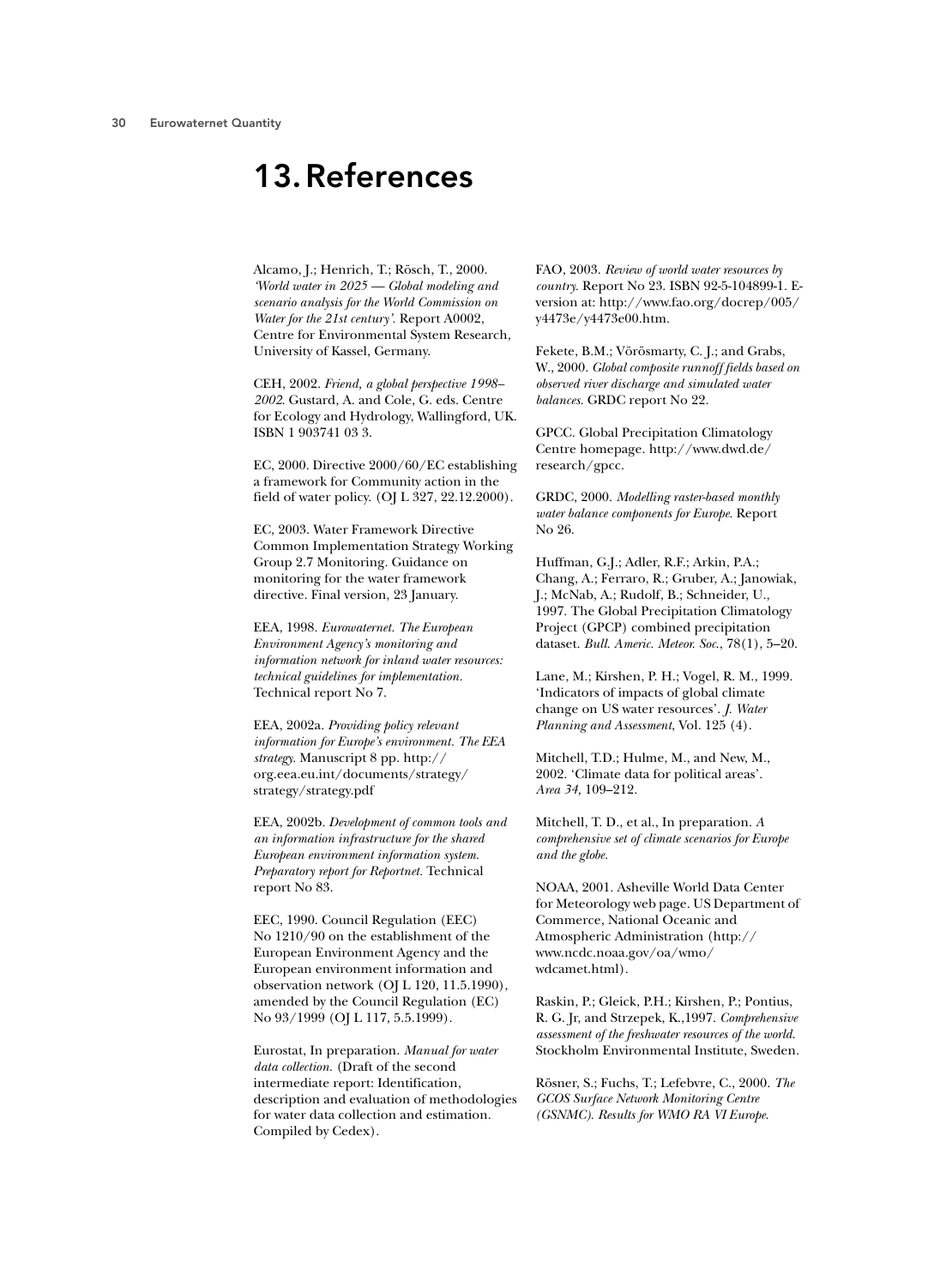Sankarasubramanian, A.; Vogel, R. M., 2002. 'Annual hydroclimatology of the United States'. *Water Resources Research*, Vol 38 (6).

Smakhtin, V. U., 2001. 'Low flow hydrology: a review'. *Journal of Hydrology*, 240, pp. 147–186.

Unesco, 2001. International Hydrological Programme. IHP-VI plan (2002–07) homepage (http://www.unesco.org/water/ ihp/ihp\_six.shtml).

Whycos, 2002. Status of Whycos components, updated 1 May 2002 (http://www.wmo.ch/ web/homs/projects/status.html).

WMO, 1999. *'Annual bulletin on the climate in WMO Region VI — Europe and the Middle East'.* WMO, ECSN, DWD. ISSN: 1438-7522; e-copy at http://www.gcmp.dwd.de/.

WMO, 2000a. *'Annual bulletin on the climate in WMO Region VI — Europe and the Middle East'.* WMO, ECSN, DWD. ISSN: 1438-7522; e-copy at http://www.gcmp.dwd.de/.

WMO, 2000b. *'Establishment of a global hydrological observation network for climate'. Report of the GCOS/GTOS/HWRP Expert Meeting. Germany, June 2000.* Report GCOS 63. Report GTOS 26. WMO/TD- No 1047.

Young, A. R.; Round, C. E.; Gustard, A., 2000. 'Spatial and temporal variations in the ocurrence of low flow events in the UK'. *Hydrology and Earth System Sciences*, 4(1), pp. 35–45.